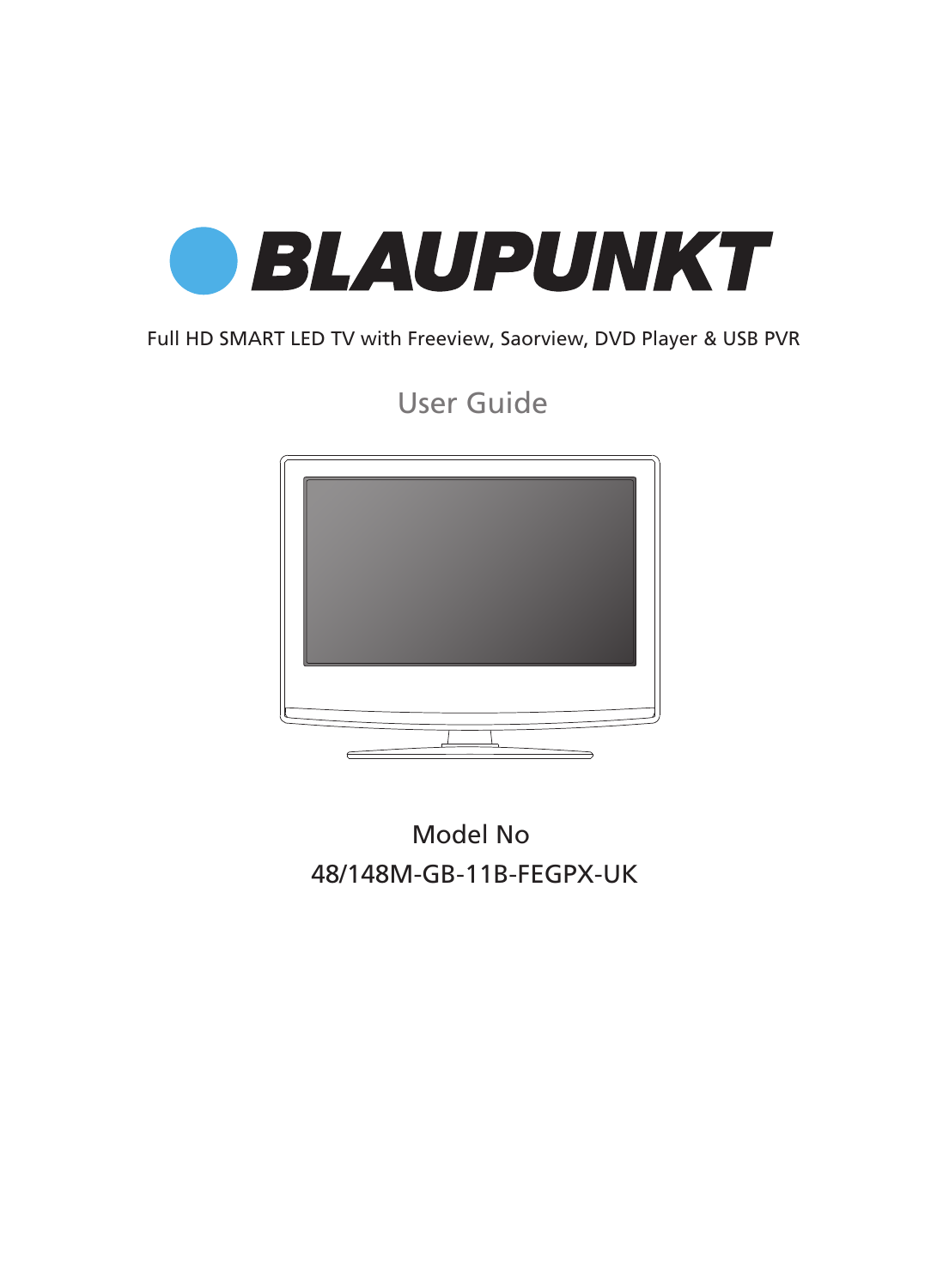### **Important safety instruction**



#### **CAUTION RISK OF ELECTRIC SHOCK DO NOT OPEN**



### **Please read these instructions. All the safety and operating instructions should be read before the appliance is operated.**

### **Warnings**

• Television sets with 40" screens or more must be lifted and carried by at least 2 people.

• This television does not contain any parts that are serviceable by the user. In case of a fault, contact the manufacturer or authorised service department. Exposing the internal parts inside the TV may endanger your life. The manufacturers guarantee does not extend to faults caused by repairs carried out by unauthorised third parties.



To prevent spread of fire, keep candles or other open flames away from this product at all times

• Do not use TV set immediately after unpacking. Wait until TV warms up to the room temperature before using it.

• Do not use TV set immediately after unpacking. Wait until the TV warms up to the room temperature before using it.

• To reduce the risk of fire, electric shock or damage to the TV, do not expose it to dust, rain or moisture. Never expose the TV to dripping or splashing and do not place objects filled with liquids on or near the TV.

• Do not connect any external devices (DVD player, games console etc) when the TV is switched on. Disconnect both the TV and device from the mains before connecting. Only switch appliances on when the connection process is complete.

Do not place the television in a confined space and do not obstruct the ventilation openings at the rear of the television.

• When installing on a wall, ensure the TV is at least 5cm from the wall for ventilation.

• Always ensure that the TV's ventilation openings are not covered with items such as newspapers, tablecloths, curtains, etc.

• Dispose of this television and any components including batteries in an environmentally friendly manner. If in doubt, please contact your local authority for details of recycling.

• Ensure this TV is used in moderate climates only.

• In case of electrostatic discharge (ESD) the TV may display incorrect functions. In such case, switch the TV off and switch the TV back on. The TV will work normally.

#### **WARNING: Never place a television set on an unstable location. A television set may fall, causing serious personal injury or death. Many injuries, particularly to children, can be avoided by taking simple precautions such as:**

Use cabinets or stands recommended by the manufacturer of the television set.

• Only use furniture that can safely support the television set.

• Ensure the television set is not overhanging the edge of the supporting furniture.

• Do not place the television set on tall furniture (for example, cupboards or bookcases) without anchoring both the furniture and the television set to a suitable support.

Do not place the television set on cloth or other materials that may be located between the television set and supporting furniture.

• Please educate children about the dangers of climbing on furniture to reach the television set or its controls.

• If your existing television set is being retained and relocated, the same considerations as above should be applied.

### **Safety**

• For your safety, this appliance is fitted with a fused 3 pin mains plug. Should the fuse need to be replaced, ensure that any replacement is of the same amperage and approved with the BSI mark.

• Never try and replace the mains plug unless you have adequate qualifications and are legally authorised to do so. In the event that a replacement mains cable is required, contact the manufacturer for a suitable replacement.

• Never use the television if it is damaged in any way.

Always place the television on a flat level surface avoiding anywhere which may be subject to strong vibration.

• The ideal distance to watch the television is approximately five times the length of the diagonal measurements of the TV screen.

• Ensure the television is not placed on top of the power cable as the weight of the television may damage the cable and cause a safety hazard.

• Never place mobile phones, speakers or any other device which may cause magnetic or radio interference, near the television. If interference is apparent, move the device causing the interference away from the television.

To disconnect the set from the mains, remove the mains plug from the socket.

• Ensure that the mains plug is always easily accessible.

#### **WARNING: Excessive noise when using earphones and headphones can cause loss of hearing.**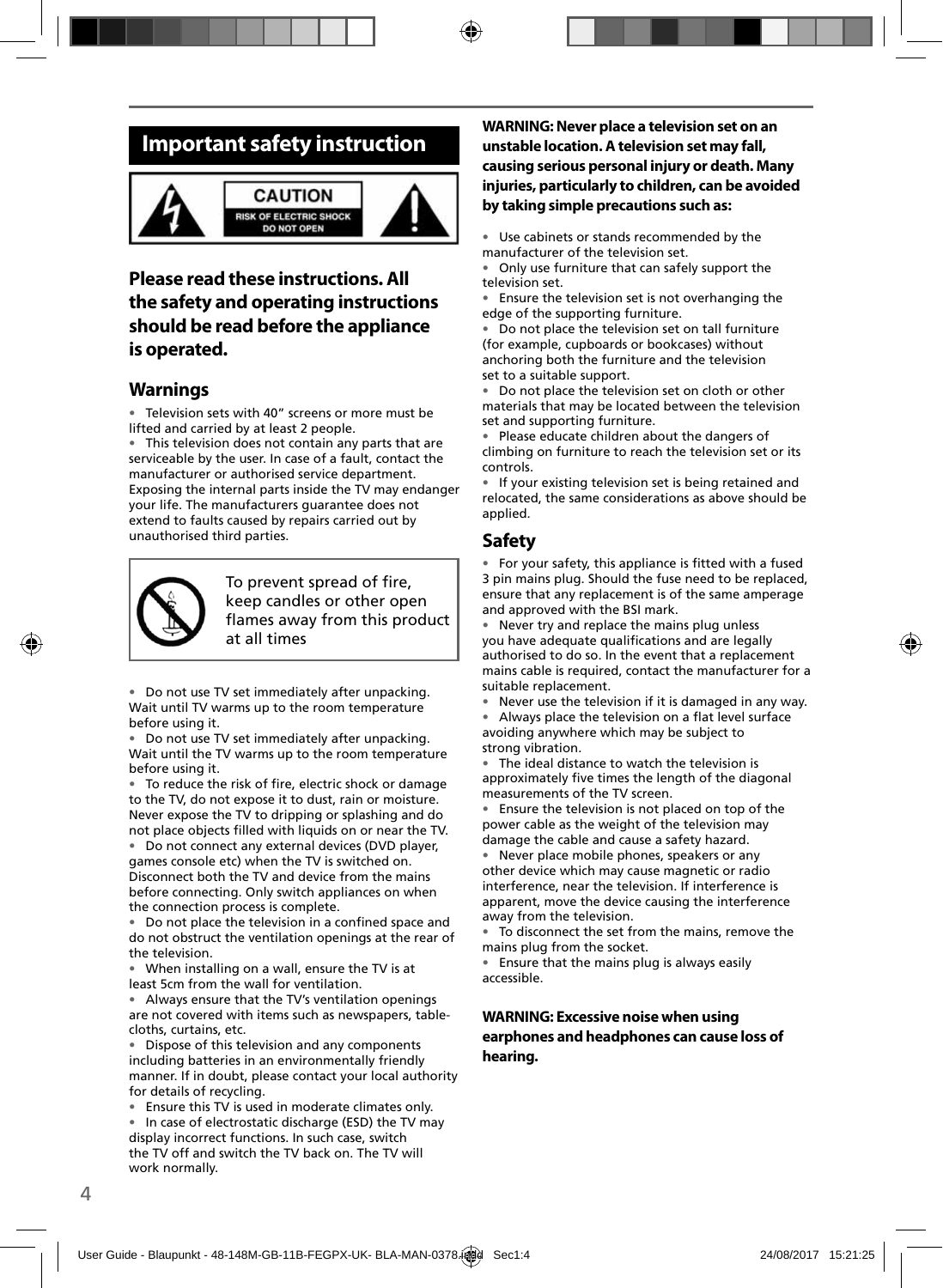### **Important safety instruction**



#### **Maintenance**

• To clean your TV, wipe with a soft, dry cloth. If the surfaces are extremely dirty, use a soft cloth dipped in a soap and water solution or a weak detergent solution.

• Never use alcohol, paint thinner or benzene to clean this unit.

• Before using a chemically treated cloth, read the instructions that came with the cloth carefully.

#### **CAUTION: If water or other liquid enters the television through the display panel surface, a malfunction may occur.**



### **Packaging**

• The safest way to transport your item is in the original box/packaging - please save your packaging for this.

• You will need the original box/packaging in the event of warranty/service repair or support. We are unable to carry out warranty/service if you are unable to package the item correctly.

#### **Important information regarding use of video games, computers, captions or other fi xed image displays**

The extended use of fixed image program material can cause a permanent "shadow image" on the LCD/LED panel, also known as "screen burn".

This "shadow image" can appear in the background during normal viewing. This type of irreversible LCD/ LED panel deterioration can be limited by observing the following steps:

1. Reduce the brightness/contrast setting to a minimum suitable viewing level.

2. Do not display the fixed image for extended periods of time.

3. Turn the power off when not in use.

Examples of images that are more likely to cause "screen burn" are as follows (this is not an exhaustive list):

• TV channel logos: e.g. shopping channel logos and pricing displays - especially if they are bright and stationary. Moving or low-contrast graphics are less likely to cause ageing of the screen.

- Time displays.
- Teletext: Do not view a stationary page for a long period of time
- TV/DVD menus: e.g. listings of DVD disc content.

• Pause mode: Do not leave the TV in pause mode for long periods of time, e.g. when watching DVDs or videos.

**Important: Once 'shadow image/screen burn' occurs, it will never disappear and is not repairable under warranty.**

### **How do I dispose of this product?**

**UK:** Waste electrical products should not be disposed of with household waste. Please dispose of the product at a designated collection point for recycling of WEEE. For your nearest facilities, please see www.recycle-more.co.uk or in store for details.



**ROI:** Waste electrical products should not be disposed of with household waste. Separate disposal facilities exist. Check with your local authority or retailer for recycling advice.



#### **Batteries**

• Do not expose batteries to high temperatures, excessive heat, prolonged sunshine or fire as this may cause leakage, explosion or ignition.

Observe the correct polarity when inserting batteries. • Do not use different types of batteries together or mix old and new batteries.

• Dispose of batteries in an environmentally friendly way.

• Certain regions may regulate the disposal of batteries. Please consult your local authority.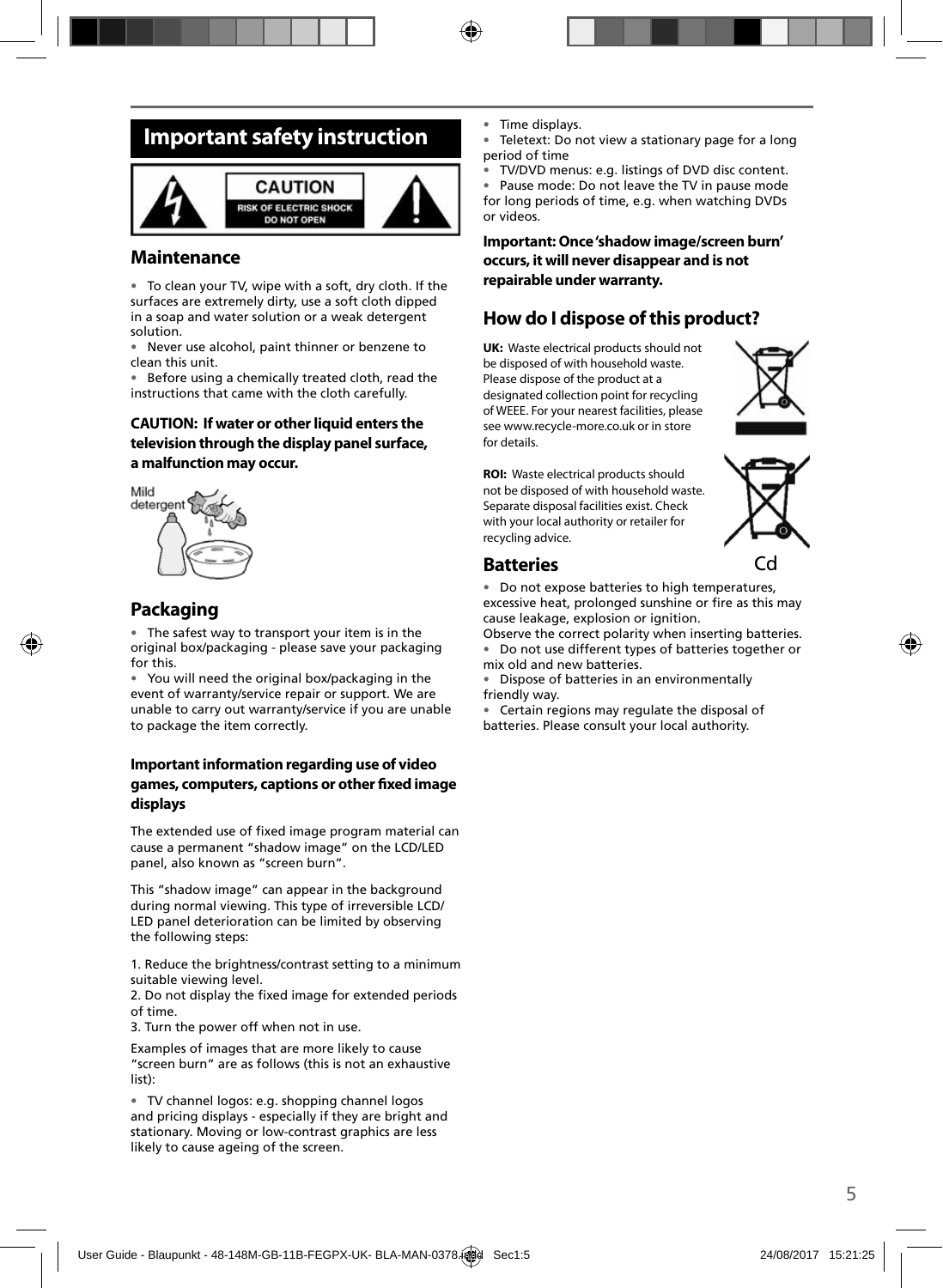### **Trademarks**

#### Homr

The terms HDMI and HDMI High-Definition Multimedia Interface, and the HDMI Logo are trademarks or registered trademarks of HDMI Licensing, LLC in the United States and other countries.

#### **HDTV**

The "HD TV" Logo is a trademark of DIGITALEUROPE.

#### **HDTV 1080p**

The "HD TV 1080p" Logo is a trademark of DIGITALEUROPE.

#### **DVB**

The DVB logo is the registered trademark of the Digital Video Broadcasting (DVB) project.



Manufactured under license from Dolby Laboratories.

Dolby, Dolby Audio and the double-D symbol are trademarks of Dolby Laboratories.



The "CI plus" Logo is a trademark of CI Plus LLP.



JBL is trademark of HARMAN International Industries, Incorporated, registered in the United States and/or other countries.

#### **Youtube**

YouTube and the YouTube logo are trademarks of Google Inc.

#### **FREEVIEW HD**

The FREEVIEW HD words and logos are trade marks of DTV Services LTD. © DTV Services Ltd.

#### **SAORVIEW**

SAORVIEW is a registered trademark owned by RTÉ.

#### **Miracast**

Wi-Fi CERTIFIED Miracast and Miracast are trademarks of Wi-Fi Alliance.

#### **DLNA**

DLNA, the DLNA Logo and DLNA CERTIFIED are trademarks, service marks, or certification marks of the Digital Living Network Alliance.



For DTS patents, see http://patents.dts.com. Manufactured under license from DTS Licensing Limited. DTS, the Symbol, & DTS and the Symbol together are registered trademarks. DTS TruSurround is a trademark of DTS, Inc. © DTS, Inc. All Rights Reserved.

#### **CE Statement:**

Hereby, Universal Media Corporation l.t.d. declares that this LED TV is in compliance with the essential requirements and other relevant provisions of RED Directive 2014/53/EU.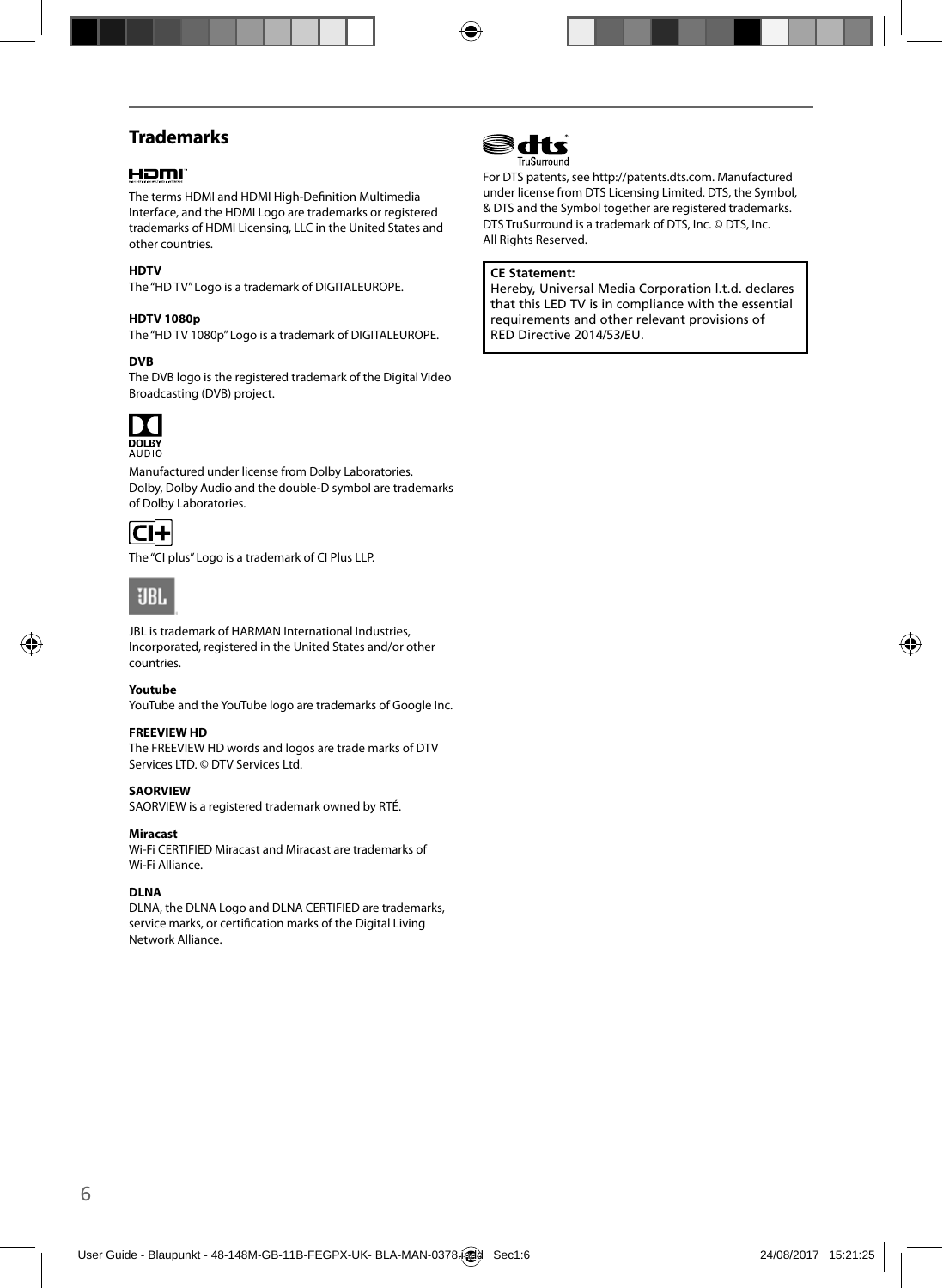## **CONTENTS**

| Using your TV with a Sky digital set top box31 |  |
|------------------------------------------------|--|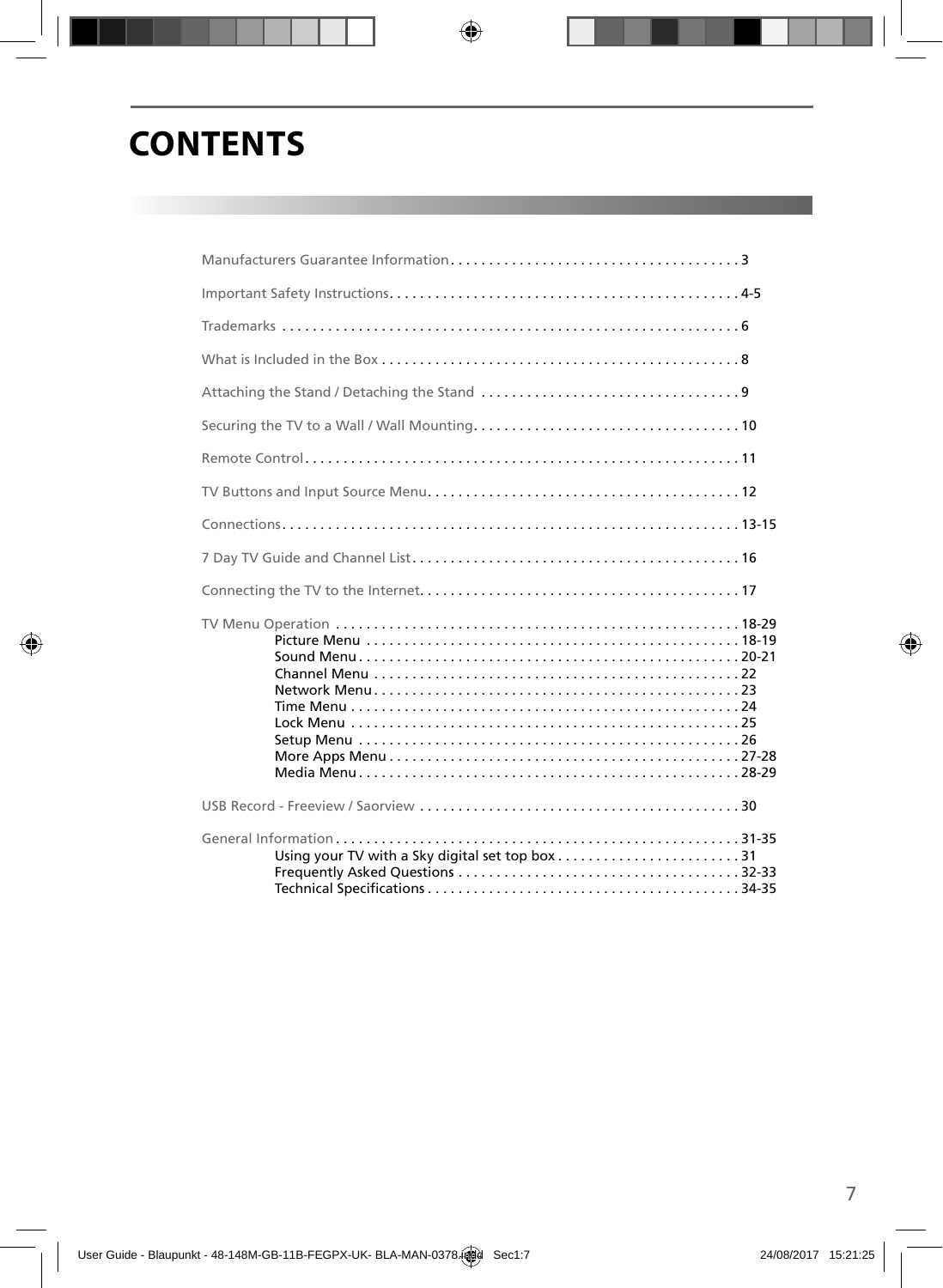# **WHAT IS INCLUDED IN THE BOX**

#### Accessories

Included with this TV are the following accessories

#### 1 x User Guide



#### 1 x Quick Start Guide



#### 1 x TV



1 x Stand installation pack



#### 1 x Remote Control and 2 x AAA Batteries



#### 1 x Mini Component / YPbPr



1 x Mini AV / Composite cable



#### 1 x RF Cable



Please save your box/packaging as you will need this in the event of warranty/service repair or support. We are unable to carry out warranty/service if you are unable to package it correctly. The safest way to package your item in the event of warranty/service repair is in it's original box/packaging.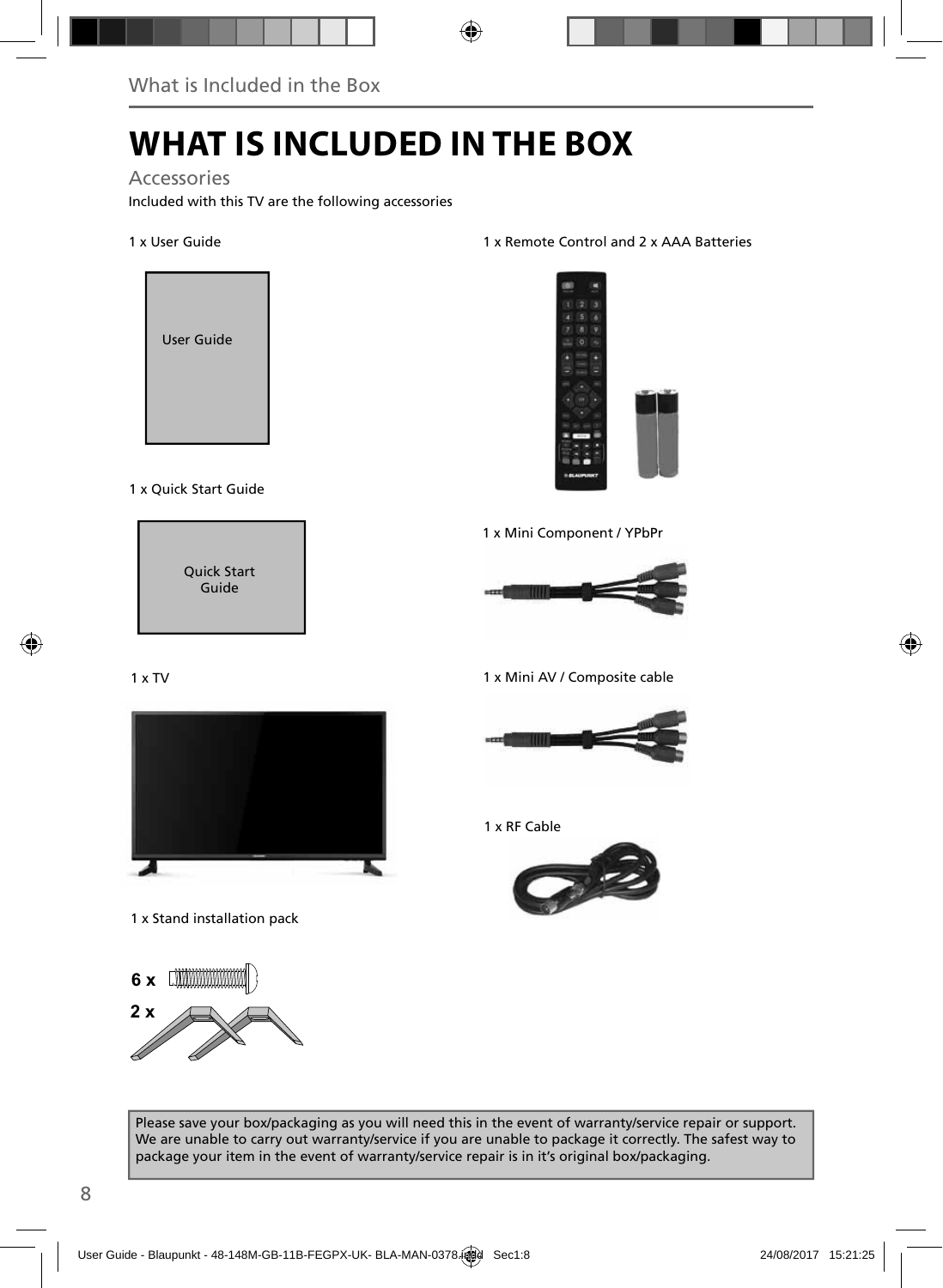# **ATTACHING THE STAND**

Attaching the stand feet

Screws that are included. To complete the stand feet installation you will require a cross head screw driver.

### **6 x** [*MMMMMMM*]



(fig.1) Place the TV set on a flat and clean surface with the panel facing downwards to avoid damage, then fix the stand feet shown.

**(fig.2)** When the stand feet are installed correctly the stand feet will be longest at the front of the TV and shortest at the back with the feet pointing away from each other.

(fig.3) When the stand feet are in the correct position, secure the stand feet to the underside of the TV set using the 6 screws provided.

### Detaching the stand

Remove the screws highlighted then remove the stand feet from the underside of the TV set.

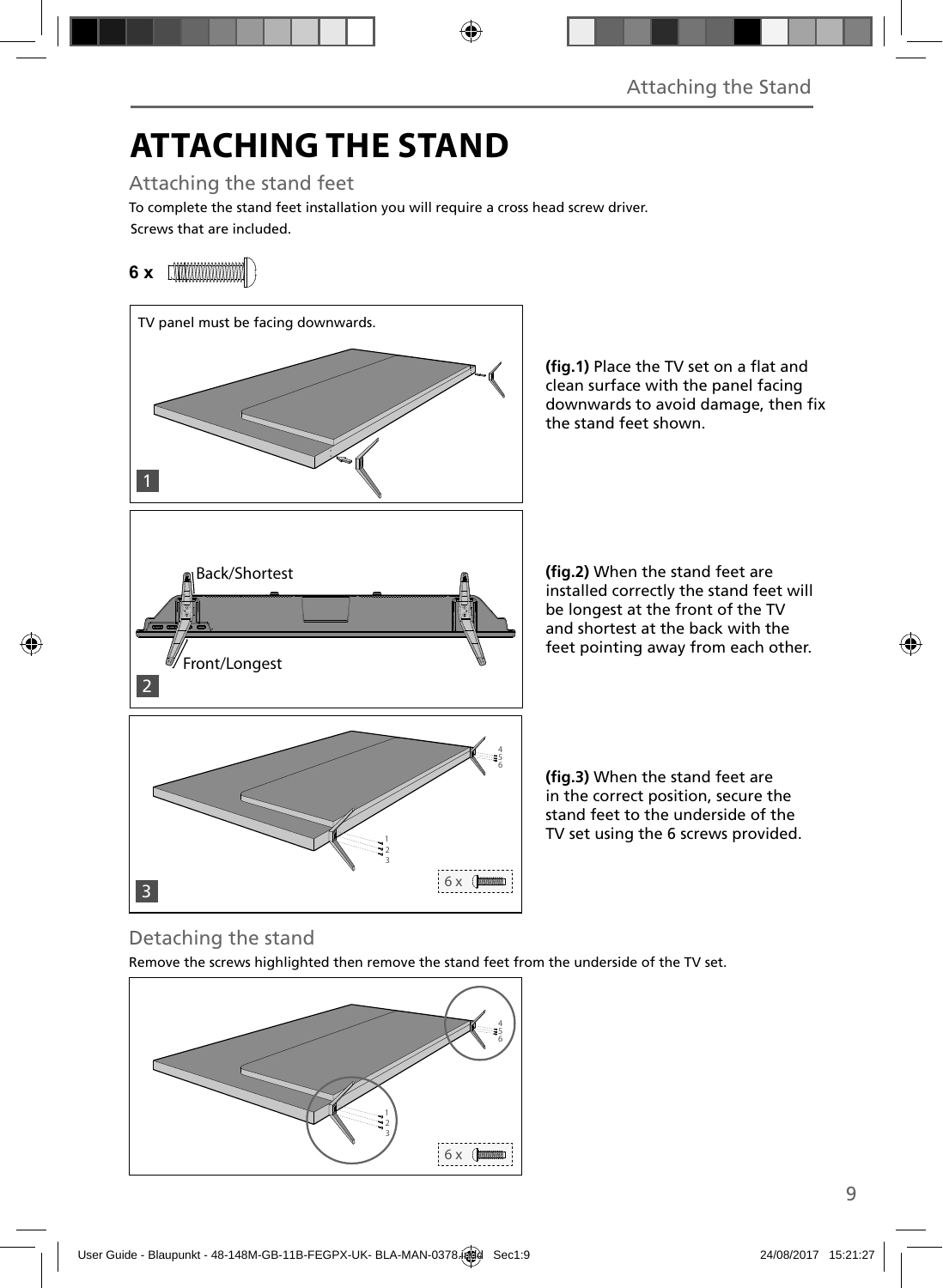## **SECURING THE TV TO A WALL**

### Securing the TV to a wall with anti-tip straps

For maximum security in the home when using a TV with its stand anti-tip straps should be fitted. These are available from supermarket websites and other websites and are an easy, inexpensive and effective way of ensuring your TV stays safely upright. Straps are designed to be attached to the rear of the TV and then tethered to the wall or the furniture the TV is stood on.

#### Note - Please ensure that children do not climb on the TV set.

**A)** Using one or both of the top wall-mounting holes and screws (the screws are already supplied in the wall mounting holes) fasten one end of the fastening cord/s to the TV.



**B)** Secure the other end of the fastening cord/s to your wall. (you will need screws/fixings suitable for your wall type - available separately from most DIY stores).



The Royal Society for the Prevention of Accidents is urging people to take care with flat-screen televisions. RoSPA stated in 2010 that "Toddlers are particularly at risk of pulling flat-screen televisions on to themselves. They are unsteady on their feet and are attracted by colourful television images."

The risk is increased as televisions become lighter.

#### Wall Mounting

IMPORTANT - Before drilling any holes in the wall ensure you are not drilling where there could be any electrical wires, water or gas pipes.



1) Remove the four screws highlighted that are supplied in the wall mounting holes.

2) The wall mount can now be easily attached to the mounting holes on the rear of the TV.

For VESA wall mounting information please refer to the Technical Specification page.

For optimum viewing, if wall mounting the TV higher than eye level, the TV should be tilted downwards so that the TV's screen is 'face on'. See fig 1 and 2.



Important – If wall mounting this TV, only use the screws already provided in the wall mounting holes. Using other screws which are longer could cause irreparable damage to internal parts. When using a wall bracket, please ensure the screws in the back of the TV set are not over tightened.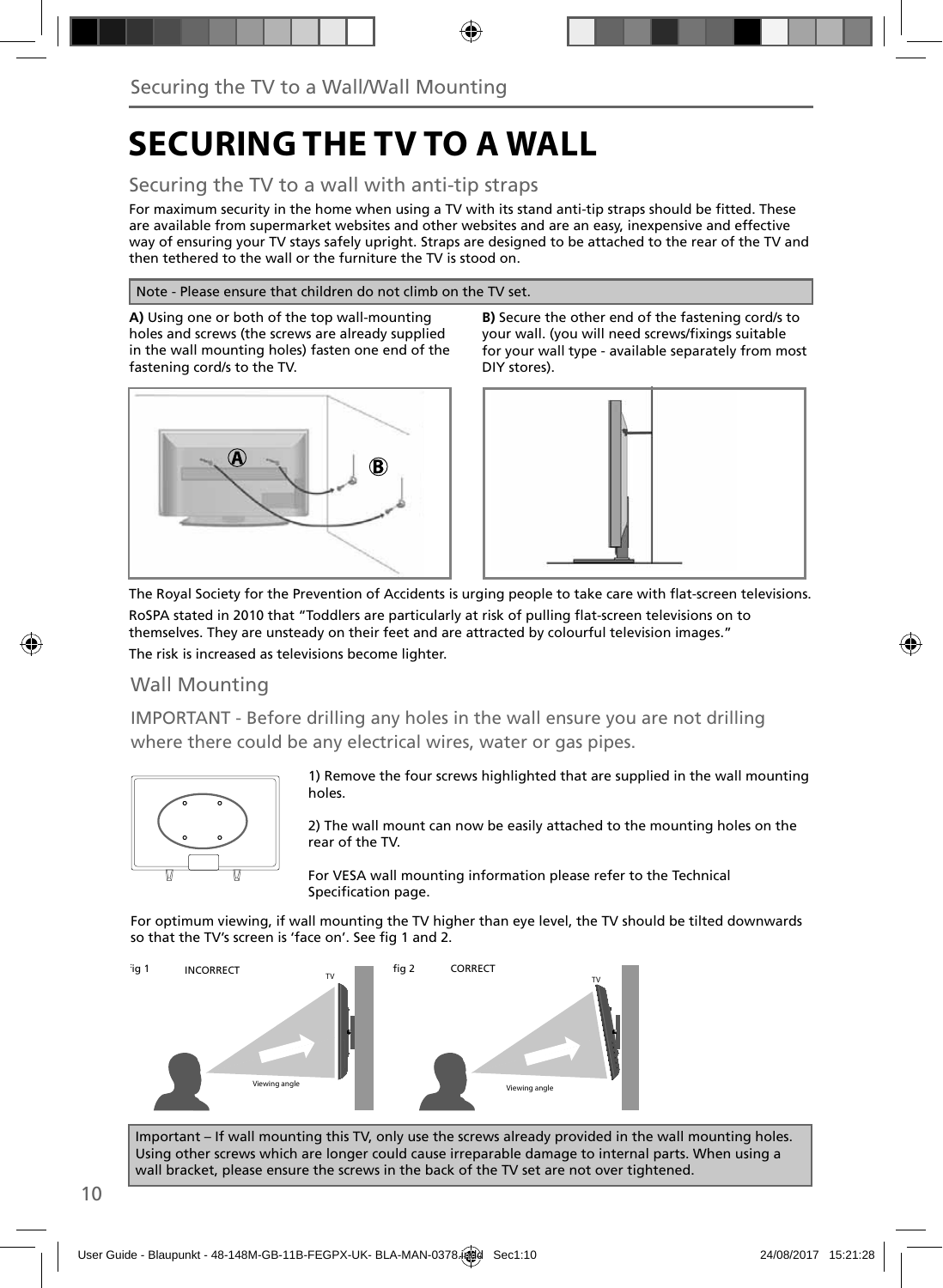## **REMOTE CONTROL**

| Key |                                                                                                                                          |                                         |                              |
|-----|------------------------------------------------------------------------------------------------------------------------------------------|-----------------------------------------|------------------------------|
| ⊙   | For models with integrated DVD players.                                                                                                  |                                         |                              |
| ▷   | For models with PVR Function.                                                                                                            |                                         |                              |
|     | For models with USB Playback.                                                                                                            |                                         |                              |
| ▲   | For models with 3D functions.                                                                                                            | $\mathcal{U}$                           | 呶                            |
|     |                                                                                                                                          | ON/OFF                                  | MUTE                         |
|     | ON/OFF - Switch on the TV when in standby or vice versa.                                                                                 |                                         |                              |
|     | <b>MUTE</b> - Mute the sound or vice versa.                                                                                              |                                         |                              |
|     |                                                                                                                                          | $\overline{2}$                          | 3                            |
|     | NUMBER BUTTONS - 0-9 to select a TV channel directly.                                                                                    |                                         |                              |
|     | TV GUIDE - Opens the 7 day TV guide (digital TV mode).                                                                                   |                                         |                              |
|     | $\mathbb{C}$ - To return to the previous channel viewed.                                                                                 | 4                                       | 5<br>6                       |
|     |                                                                                                                                          |                                         |                              |
|     | VOL $(+/-)$ - To increase/decrease the sound level.                                                                                      |                                         | 8<br>9                       |
|     | <b>PICTURE</b> - Scrolls through picture mode options.                                                                                   |                                         |                              |
|     | SOUND- Scrolls through sound mode options.                                                                                               |                                         |                              |
|     | <b>SOURCE</b> - To display the input/source menu.                                                                                        | <b>TV</b><br><b>GUIDE</b>               | ආ                            |
|     | $CH (+/-)$ - To increase or decrease the channel being watched.                                                                          |                                         |                              |
|     | MENU - To display OSD menu.<br>EXIT - To exit all menus.                                                                                 |                                         |                              |
|     | (A/V/4/D/OK) - Allows you to navigate the on-screen menus and adjust                                                                     |                                         | PICTURE                      |
|     | the system settings to your preference.                                                                                                  |                                         |                              |
|     | <b>BACK</b> - To go back a previous step.                                                                                                |                                         | SOUND                        |
|     | FAV - To display favourites menu.                                                                                                        | VOL                                     | CН<br>SOURCE                 |
|     |                                                                                                                                          |                                         |                              |
|     | <b>INFO</b> - Press once for now/next channel information.                                                                               |                                         |                              |
|     | - Press twice for information about the current programme.                                                                               | MENU                                    | EXIT                         |
|     | <b>TEXT</b> - To enter/exit Text.                                                                                                        |                                         |                              |
|     | <b>SUBTITLE</b> - To switch the dialogue at the bottom of the screen (on/off).                                                           |                                         |                              |
|     | TV - To switch to Digital Channels.                                                                                                      |                                         | ОΚ<br>Þ                      |
|     | YOUTUBE - Access the Youtube App.<br>NETFLIX - Access the Netflix App.                                                                   |                                         |                              |
|     | <b>SMART</b> - Access the Blaupunkt Smart Portal.                                                                                        |                                         |                              |
|     | <b>EXECORD</b> - Access the USB record function.                                                                                         |                                         |                              |
|     | <b>D</b> REC LIST - Opens the list of what has been previously recorded.                                                                 | BACK                                    | FAV                          |
|     | <b>44</b> - To restart the current chapter                                                                                               |                                         |                              |
|     | >> - To advance forward to the next chapter                                                                                              | $\overline{4}$<br><b>INFO</b><br>TEXT   | TV.<br>SUBTITLE              |
|     | ■/▲ - To stop the playback/Eject Disc                                                                                                    |                                         | SMART                        |
| ▭⊙▷ | (To EJECT the disc press/hold the ■▲ button for 4 seconds)                                                                               |                                         | NETFLIX                      |
|     | 44 - To play in fast rewind mode                                                                                                         | <b>OVD MENU</b>                         |                              |
|     | >> - To play in fast forward mode                                                                                                        | ۰                                       | □                            |
|     | MI-To play/pause                                                                                                                         | к<br><b>DVD SETUP</b>                   | ы<br><b><i>FVR/MEDIA</i></b> |
|     | <b>OD</b> GOTO - To go to a specific chapter.                                                                                            | <b>REC LIST</b><br>$\blacktriangleleft$ | Ы<br>₩                       |
|     | $\triangleright$ A-B - Press once to set point, press a second time to return to point.<br>A @ ANGLE/3D - Select different angle of DVD. | GOTO<br>$A - B$                         | REPEAT<br>3D                 |
|     | $\triangleright$ REPEAT - To repeat playback.                                                                                            |                                         |                              |
|     |                                                                                                                                          |                                         |                              |
|     |                                                                                                                                          |                                         |                              |
|     |                                                                                                                                          |                                         | <b>© BLAUPUNKT</b>           |
|     |                                                                                                                                          |                                         |                              |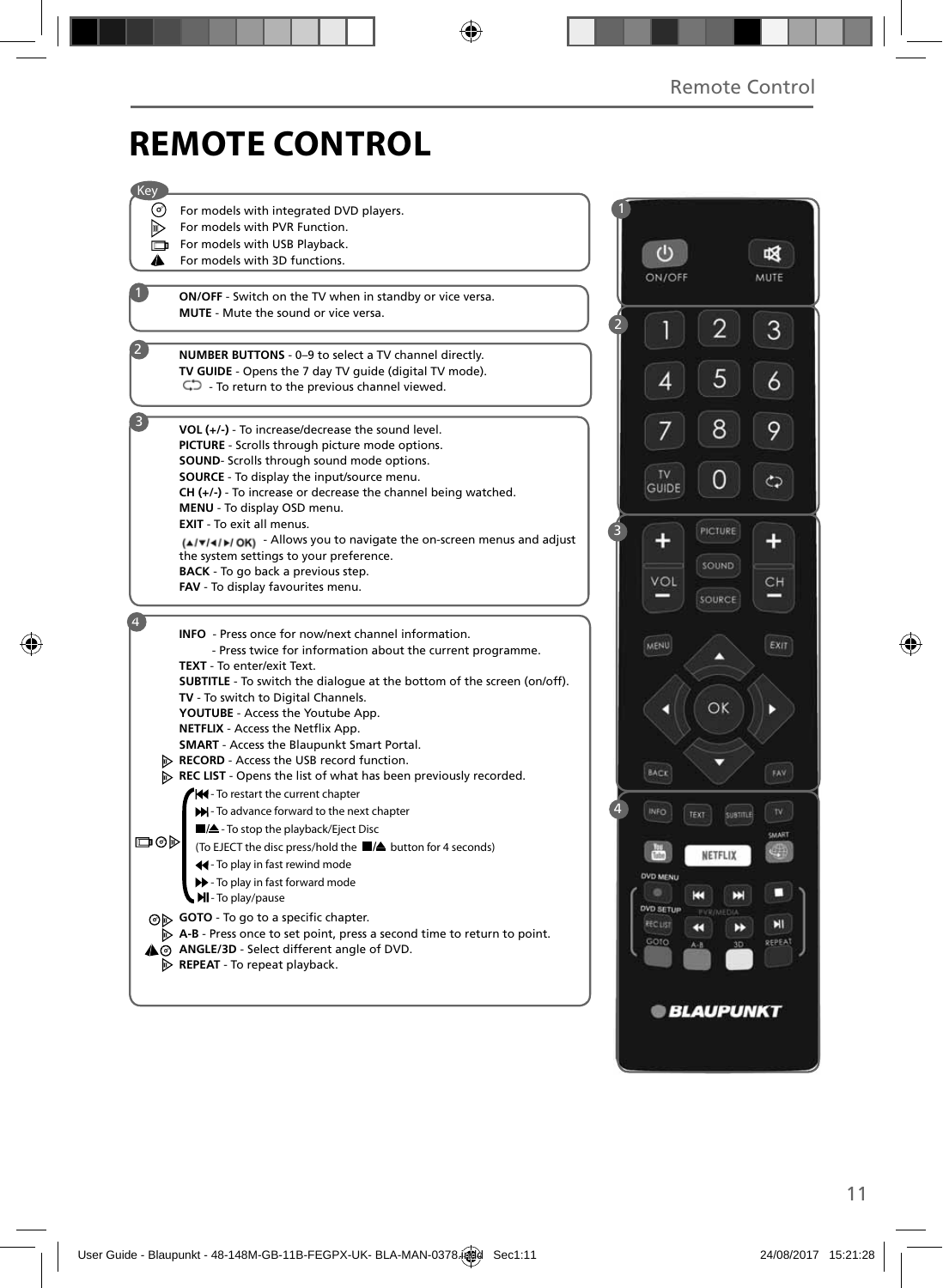## **TV BUTTONS AND INPUT SOURCE MENU**

| <b>STANDBY</b><br>SOURCE<br>CH-<br>VOL-<br>MENU<br>CH+<br>VOL+<br>4 |
|---------------------------------------------------------------------|
| <b>Standby Power On/Off</b>                                         |
| Displays the input source menu<br>2)                                |
| Displays Menu/OSD                                                   |
| Programme/Channel down and menu down                                |
| Programme/Channel up and menu up                                    |
| Volume down and menu left<br>$\overline{6}$                         |
| Volume up and menu right                                            |

### Choosing Mode Input/Source

To switch between the different input/ connections.

For further information on input/connections please view 'Connections' pages.

#### A) Using the buttons on the remote control:

1) Press [SOURCE] - The source menu will appear. 2) Press [<] or [>] to select the input you require. 3) Press [OK].

B) Using the buttons on the Television:

1) Press [SOURCE].

2) Scroll right / left using VOL+ / VOL- buttons to the input/source you require. 3) Press [SOURCE] to change input/source to the one selected.



An example of the 'Input Source' menu (will vary by model)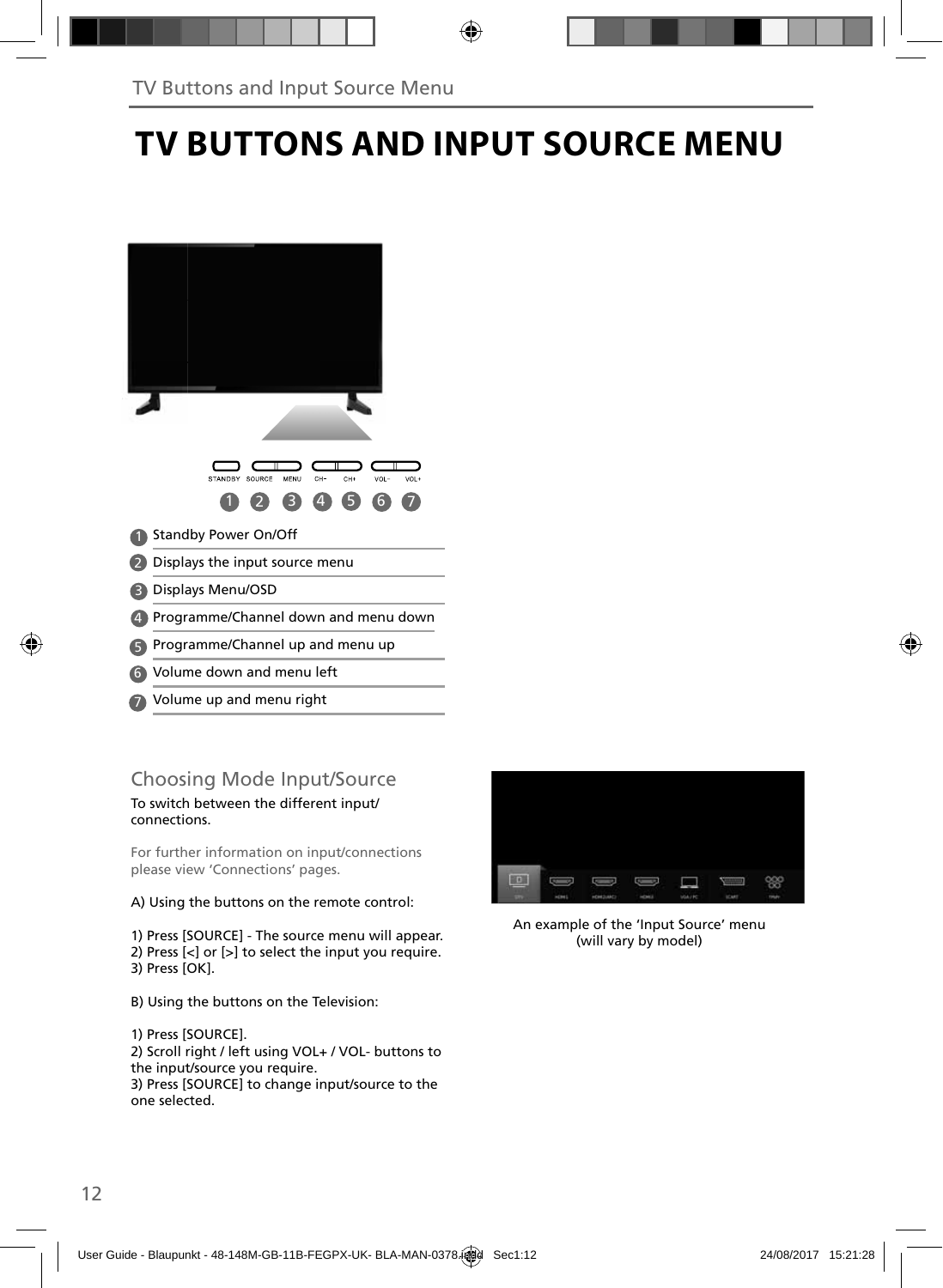## **CONNECTIONS**







| $\bigtriangleup$ | Ethernet/LAN*     | Network Connection          | G   | <b>Optical Digital Audio</b> | Digital Audio output    |
|------------------|-------------------|-----------------------------|-----|------------------------------|-------------------------|
| ß                | HDMI <sub>1</sub> | <b>HDMI</b> input           | a   | HDMI 3 (MHL)**               | <b>HDMI</b> input       |
|                  | HDMI 2 (ARC)      | <b>HDMI</b> input           | O   | $2 \times$ USB               | USB port                |
| O                | AV IN             | Audio/Video Input           | (K  | Earphone                     | Earphone Input          |
| Ø                | YPbPr             | HD input (Ypbpr)            | Œ   | SD                           | SD card input           |
| Æ                | <b>SCART</b>      | <b>SCART</b> input          | (M) | CI CARD IN                   | Common Interface module |
| G                | <b>RFIN</b>       | <b>RF / TV Aerial Input</b> |     |                              |                         |

\* The Ethernet/LAN port is used for Freeview HD services and smart functions.

\*\* **HDMI 3 (MHL Port) -** MHL is a wired solution that allows you to access the media from your phone or tablet onto the big screen in the highest quality.

By connecting an MHL cable (sold separately) from your mobile device and into your TV you can playback all your videos, games and photographs directly onto your TV.

MHL simply mirrors the screen of your mobile device so will work with all applications, whilst connected it will also charge your device too.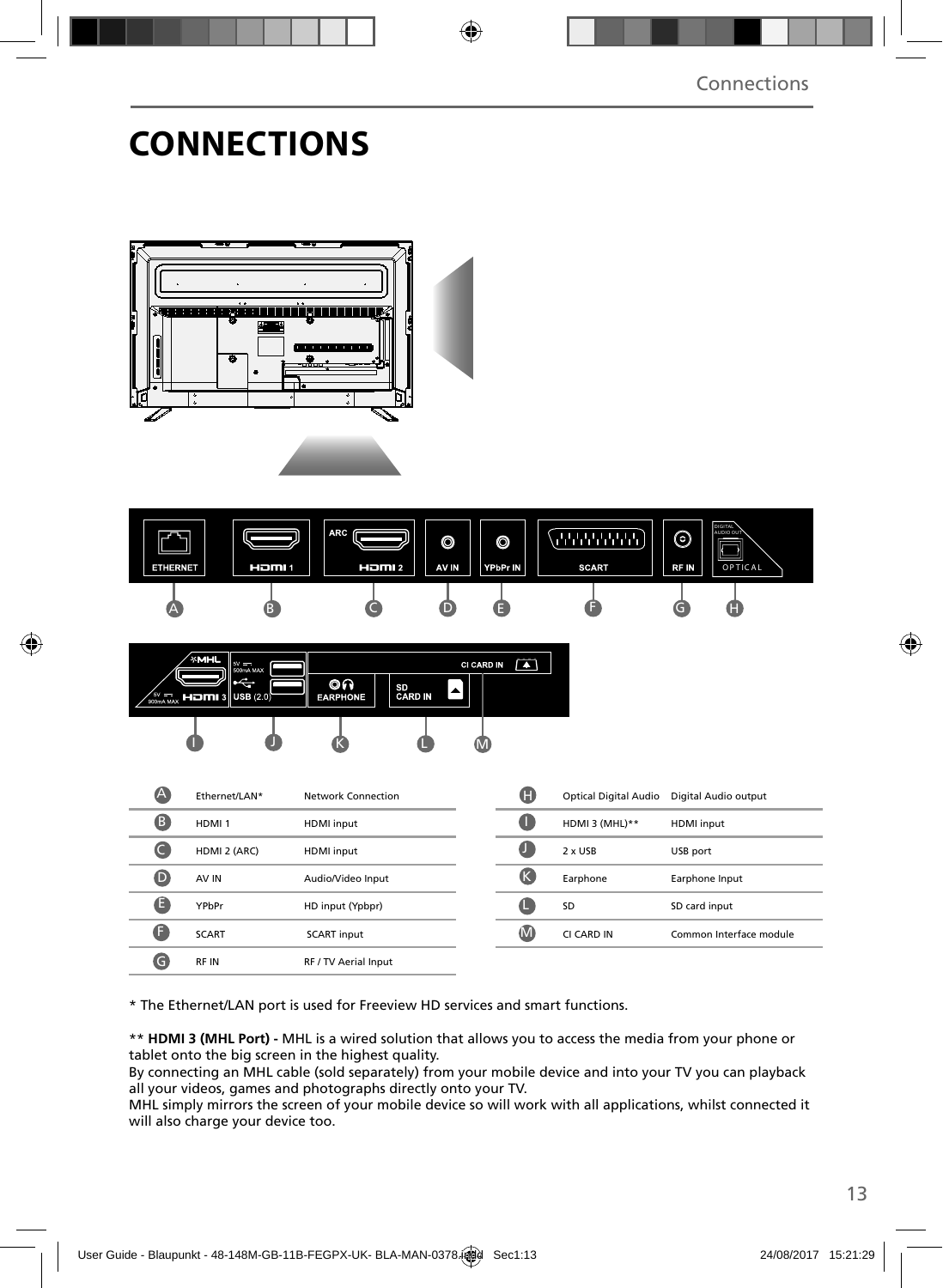# **CONNECTIONS**

Note: Connecting cables are shown for example only and may not be included. Please check 'What Is Included In The Box' page.

### Connecting to a device with Composite AV/Video output

TV Source should be set to Composite/AV.



### Connecting to a device via SCART output

TV source should be set to SCART.



### Connecting to a device with HDMI output

A HDMI cable can output both video and audio and enables you to enjoy digital-quality video and audio with minimal loss of quality.

TV Source should be set to the corresponding HDMI port (HDMI 1, HDMI 2 etc)



**HDMI 3 (MHL Port) -** MHL is a wired solution that allows you to access the media from your phone or tablet onto the big screen in the highest quality.

By connecting an MHL cable (sold separately) from your mobile device and into your TV you can playback all your videos, games and photographs directly onto your TV.

MHL simply mirrors the screen of your mobile device so will work with all applications, whilst connected it will also charge your device too.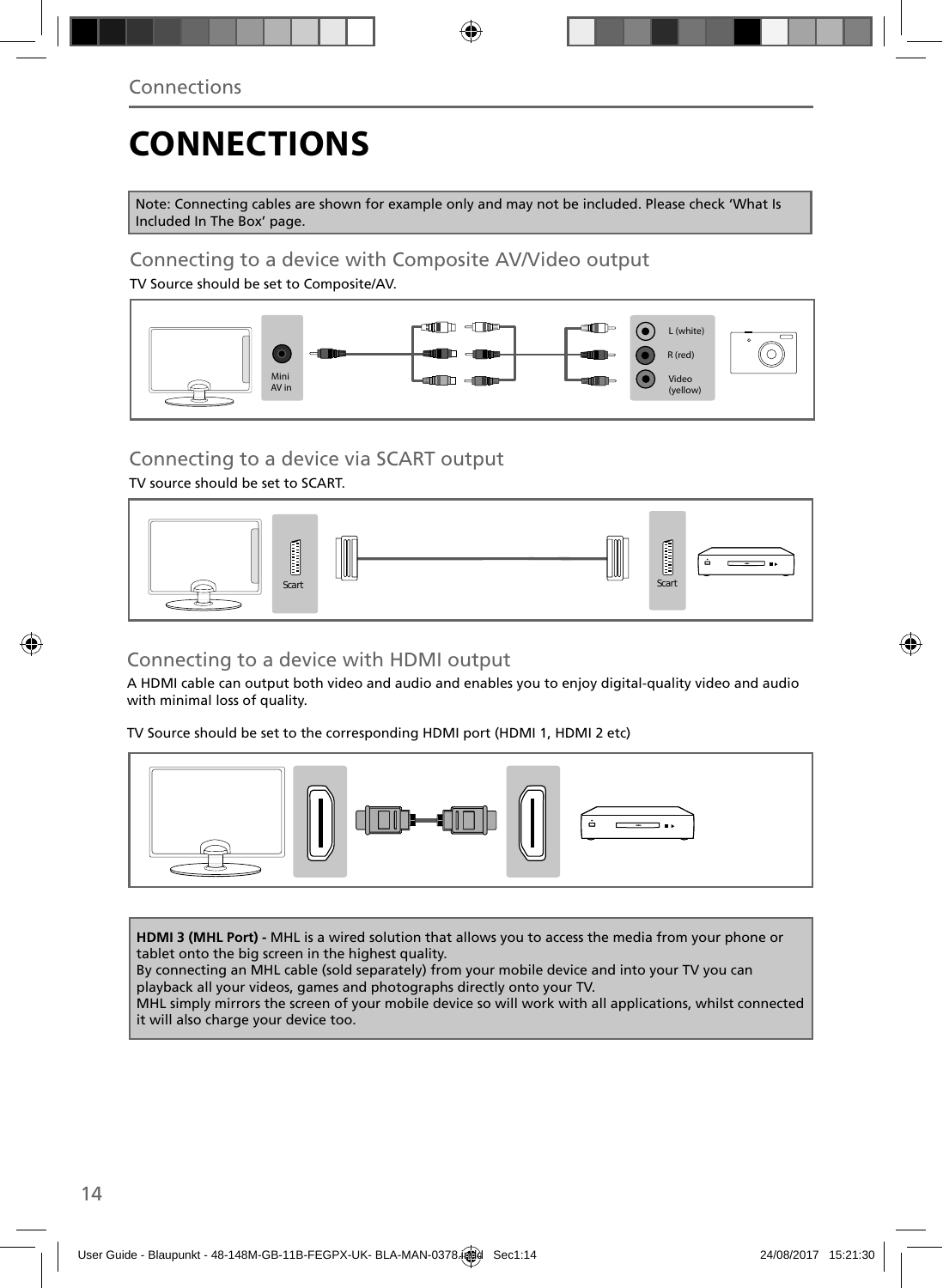# **CONNECTIONS**

### Connecting to a device with Component/YPbPr output

If you are supplied with a cable from the device which has RED, GREEN, BLUE, RED & WHITE connectors you must connect via Component (for picture) and by phono cable (for sound).

TV Source should be set to Component/YPbPr



### Connecting to an external audio device (Amplifiers, Surround Sound, Sound Bars etc)

When connecting via the TV's 3.5mm Earphone output, this will disable the TV speakers.

There are two options when connecting a device via the 3.5mm Earphone Output and the Digital Optical Audio Output



### Connecting an Ethernet/Network cable

The Ethernet/LAN port is used for Freeview HD services and smart functions.

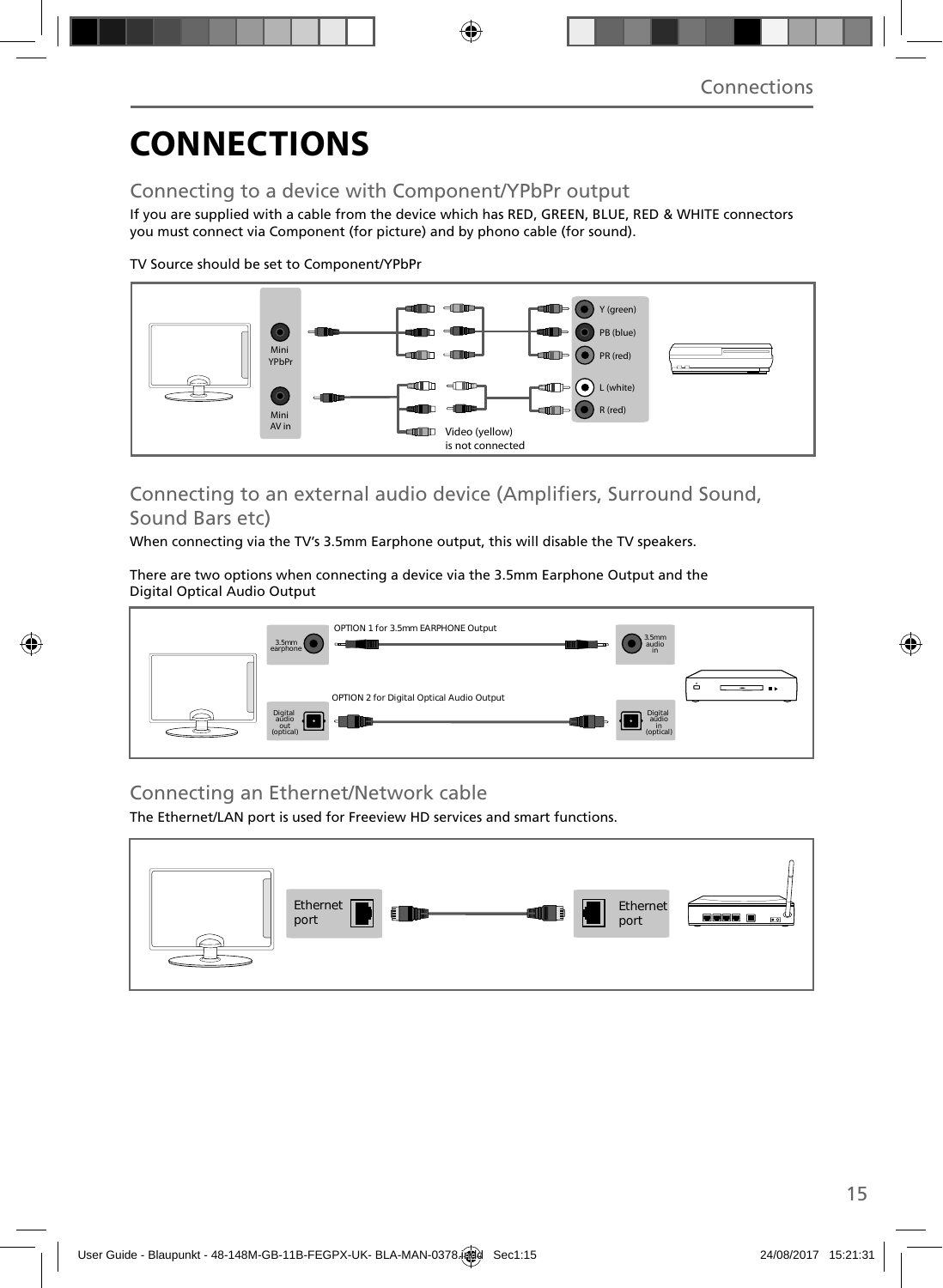## **7 DAY TV GUIDE**

TV Guide is available in Freeview TV mode. It provides information about forthcoming programmes (where supported by the Freeview channel). You can view the start and end time of all programmes and on all channels for the next 7 days and set reminders.

1) Press the [TV GUIDE] button on the remote control and the following 7 Day TV Guide will appear:



2) Navigate through the menu using  $\Delta \nabla \triangleright$  4.

You can now:

View the next day by pressing BLUE View a previous day by pressing YELLOW Set a reminder by pressing GREEN Record a programme by pressing RED (Function for PVR models only, USB device must be connected) View further information about the programme by pressing INFO

3) Press [EXIT] to exit the 7 day TV Guide

### Channel List

To view the channel list, please ensure that the TV is set to either the analogue or digital source and no menus or TV notifications are displayed.

| 1 BBC ONE Oxford     | otv        |
|----------------------|------------|
| 2 BBC TWO            | DTV        |
| 3 ITV                | ory        |
| 4 Channel 4          | DIV.       |
| 5 Channel 5          | DTV        |
| 6 ITV2               | DTV        |
| 7 That's Oxfordshire | DTV        |
| 9 BBC FOUR           | <b>DIV</b> |
| 10 ITV3              | <b>DTV</b> |
| 11 Pick              | DTV        |

1) Press [OK] on the remote control and the channel list menu will appear.

2) Scroll through the channel list by using  $\blacktriangle \blacktriangledown$  buttons then press [OK] to view the channel that is currently highlighted.

3) Scroll through different types of channels such as Freeview/ALL/ Digital TV/Radio/data and HD channels by using  $\blacklozenge \blacktriangleright$  buttons.

4) Press [EXIT] to exit the channel list.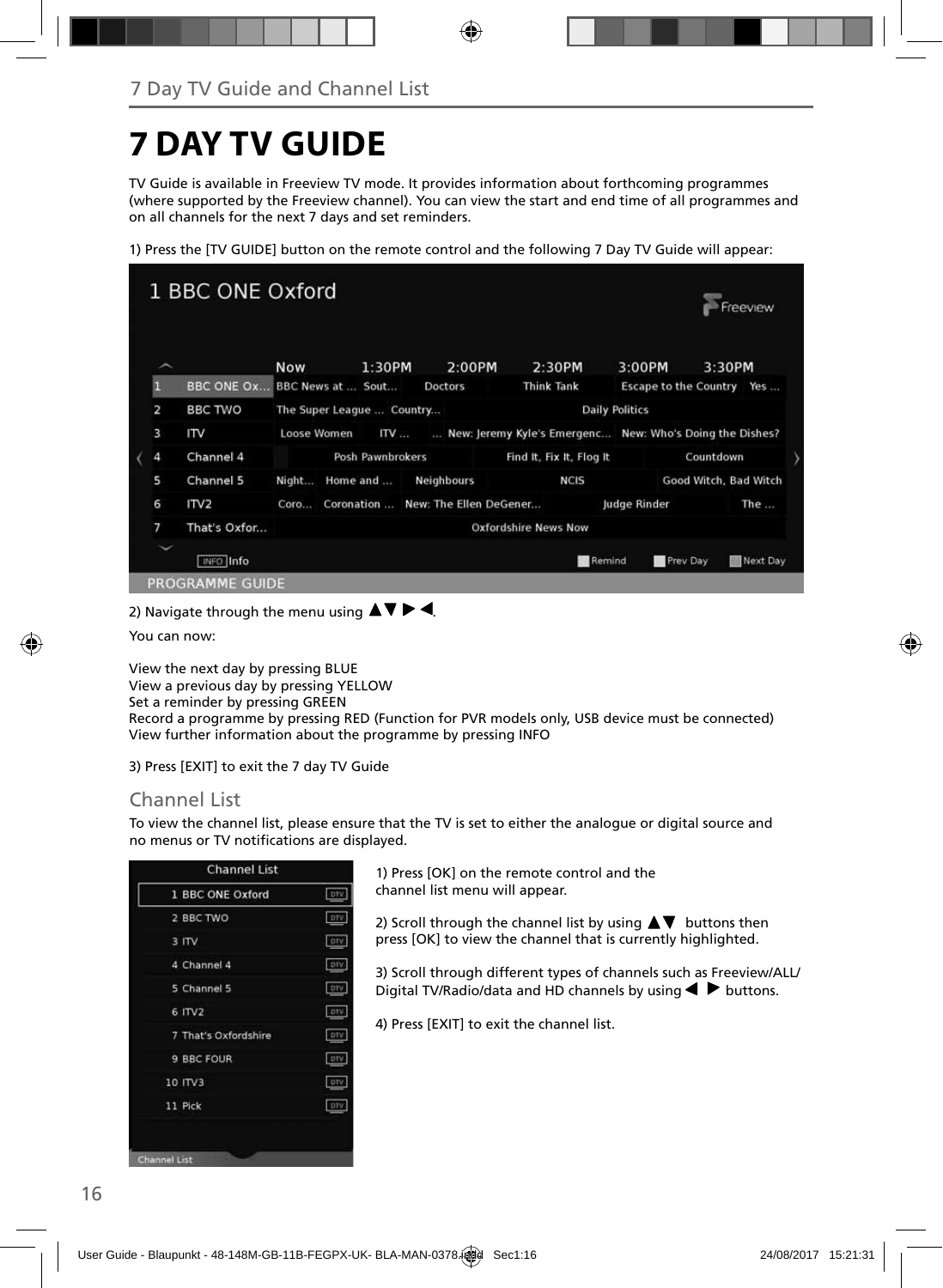## **CONNECTING THE TV TO THE INTERNET**

When you first power on your new SMART TV there will be an option to follow various on-screen set up instructions. These instructions will enable you to connect to the internet via your home network. You can connect to your home network either wirelessly or with an Ethernet cable.

If you decide not to follow the initial set up instructions and need to connect at a later date please follow these simple steps below:

Connecting your TV with a wireless connection

1) Press Menu on the remote control (fig. 1).

2) Scroll through the menu, select and enter 'Settings' then enter the 'Network' menu.

3) in the 'Network' menu, example below, scroll down and select 'Wi-fi Config' (fig.2).

4) Within the 'Wi-Fi config' options, highlight and select 'Wi-Fi Auto Search'.

5) The TV will then automatically search for networks.

6) Select the preferred type of network connection then enter the network password.

7) The TV will then establish a connection.

**Note:** An icon will appear in the top right hand side of the 'Application' menu to show you if the TV is connected to the internet.

Connecting your TV with an Ethernet/LAN cable:

1) Plug in your Ethernet cable into the RJ45 (Ethernet) socket located at the rear of the television.



- 2) Press Menu on the remote control (fig.1).
- 3) Scroll through the menu, select and enter 'Settings' then enter the 'Network' menu.
- 4) In 'Network Configuration', select 'Cable' (fig.2).
- 5) Set will automatically configure itself.
- 6) Exit the menu by pressing 'EXIT' on the remote control.





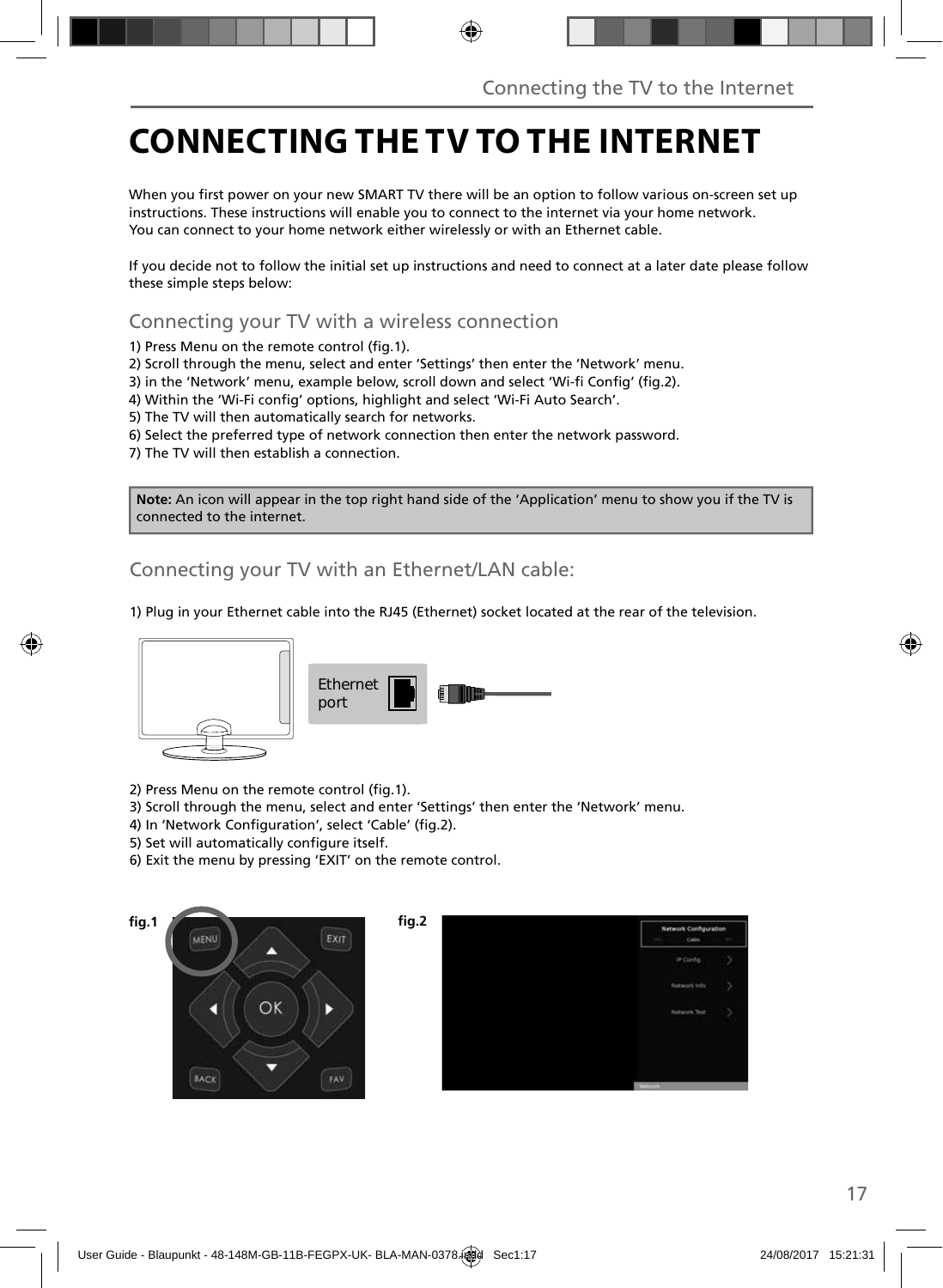## **PICTURE MENU**



To access this menu, press [MENU] button on the remote control and scroll right. To select a sub menu press [OK].

If you wish to make changes to any of the default settings, use the scroll  $\Box \blacktriangleright \blacktriangleleft$  buttons. To confirm any settings press [OK] button. To exit this menu at anytime, press [EXIT] button.

| Dynamic  | Recommended settings for fast moving pictures              |
|----------|------------------------------------------------------------|
| Standard | <b>Standard settings</b>                                   |
| Movie    | Set to be lighter in colour and less bright                |
| Personal | Lets you manually alter all the settings                   |
| Economy  | Power saving mode which reduces the energy used by up to   |
|          | 25% (by reducing the power to the LED/LCD panel).          |
|          | In Economy mode, the TV will switch itself to Standby mode |
|          | after 3-5 hours in the event that the TV buttons or remote |
|          | control buttons are not pressed (change the picture mode   |
|          | to another setting to de-activate this function)           |

**Picture Mode** - Choose from the following presets:

You can make the following adjustments in **Personal** mode:

Contrast - Switch the balance between black and white.

Brightness - Increase or decrease the brightness of the picture.

Colour - Increases the colour from black and white.

Sharpness - Increase or decrease the sharpness of the picture.

**Colour Temperature** - Choose from the following presets:

| Normal | Default settings                  |
|--------|-----------------------------------|
| Warm   | Increases red within the picture  |
| Cold   | Increases blue within the picture |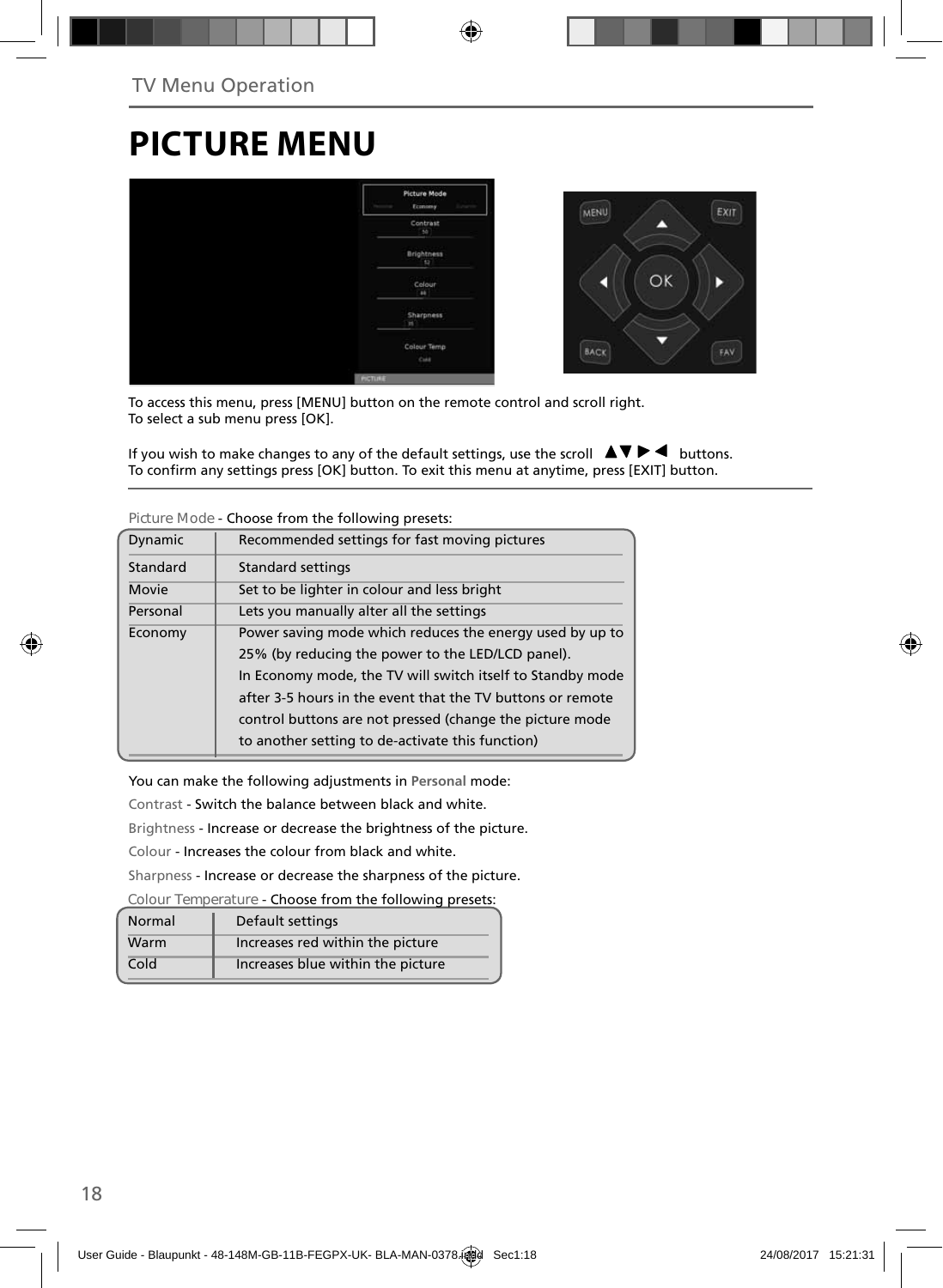## **PICTURE MENU**



Aspect Ratio - Within the UK the picture format varies depending on the channel/broadcast. There are a number of different options to best meet your needs. Choose from the following settings:



**Noise Reduction** - Allows you to switch noise reduction ON or OFF. Choose one of the following presets: low, middle, high and Off.

**Active Contrast** - Automatically optimises the 'backlight' and 'contrast' of the picture according to the brightness of the screen. Choose one of the following presets: low, middle, high and Off.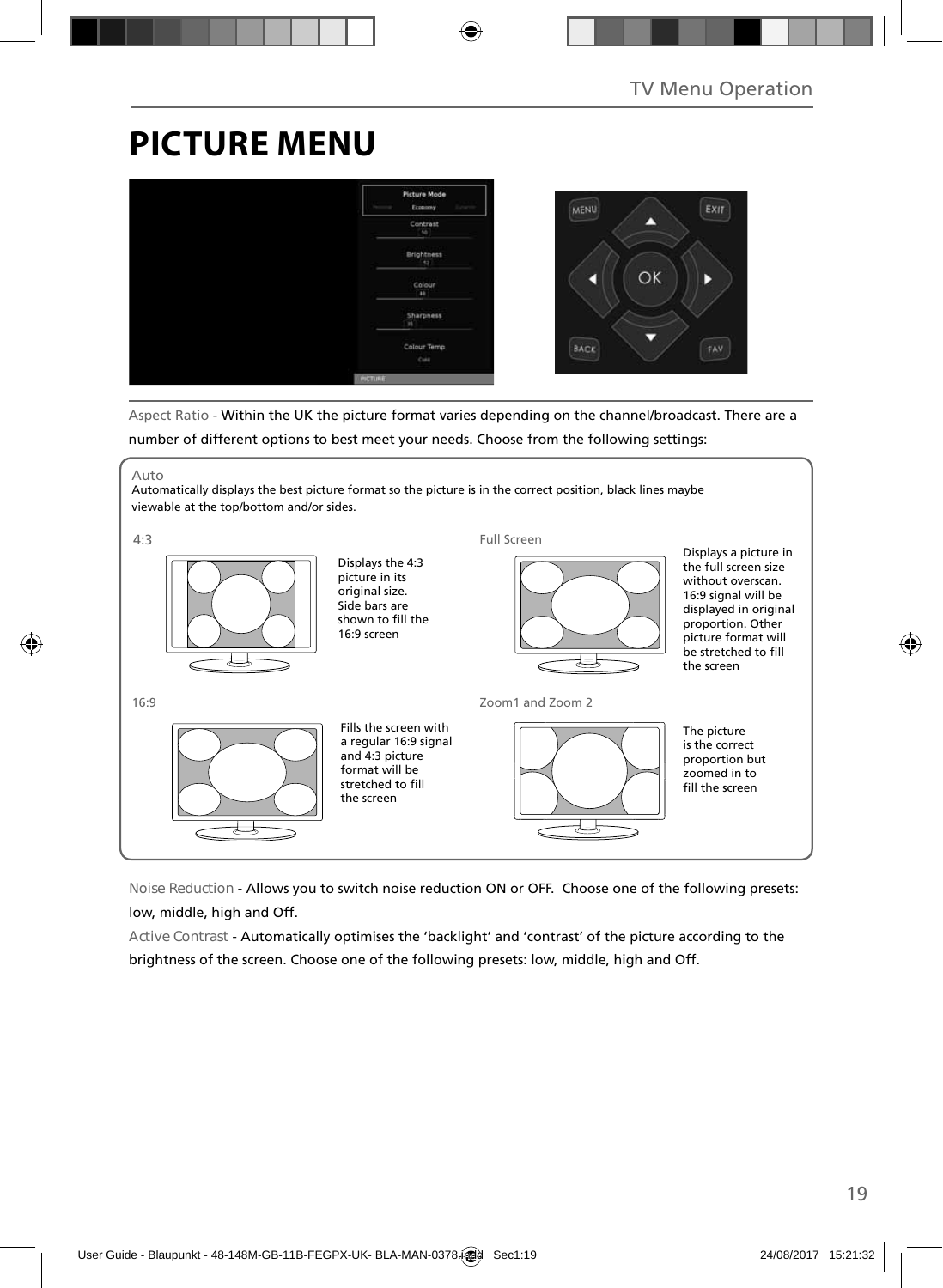## **SOUND MENU**



To access this menu, press [MENU] button on the remote control and scroll right. To select a sub menu press [OK].

If you wish to make changes to any of the default settings, use the scroll  $\blacktriangle \blacktriangledown \blacktriangleright \blacktriangleleft$  buttons. To confirm any settings press [OK] button. To exit this menu at anytime, press [EXIT] button.

**Sound Mode** - Choose from the following presets

| Standard     | Default settings                                                                                             |
|--------------|--------------------------------------------------------------------------------------------------------------|
| <b>Music</b> | Emphasises music over voices                                                                                 |
| Movie        | Provides live and full sound for movies                                                                      |
| Sports       | Emphasises sound for sports                                                                                  |
| Personal     | Selects your personal sound settings. Any adjustments made<br>automatically sets the sound mode to Personal. |

EQ - Adjust the audio level of separate frequencies via the band equaliser.

Balance - To switch the sound between the left and right speakers.

Auto Volume Level (AVL) - When 'on' is selected, the volume will attempt to stay at a constant level regardless of TV programme and advertisements.

DTS TruSurround - Choose from the following options:

| Off         | Off                                                                                |
|-------------|------------------------------------------------------------------------------------|
| TruSurround | TruSurround™ creates an immersive, feature-rich surround sound experience          |
|             | from two speakers, complete with rich bass, high frequency detail and clear dialog |
|             |                                                                                    |



For DTS patents, see http://patents.dts.com. Manufactured under license from DTS Licensing Limited. DTS, the Symbol, & DTS and the Symbol together are registered trademarks. DTS TruSurround is a trademark of DTS, Inc. © DTS, Inc. All Rights Reserved.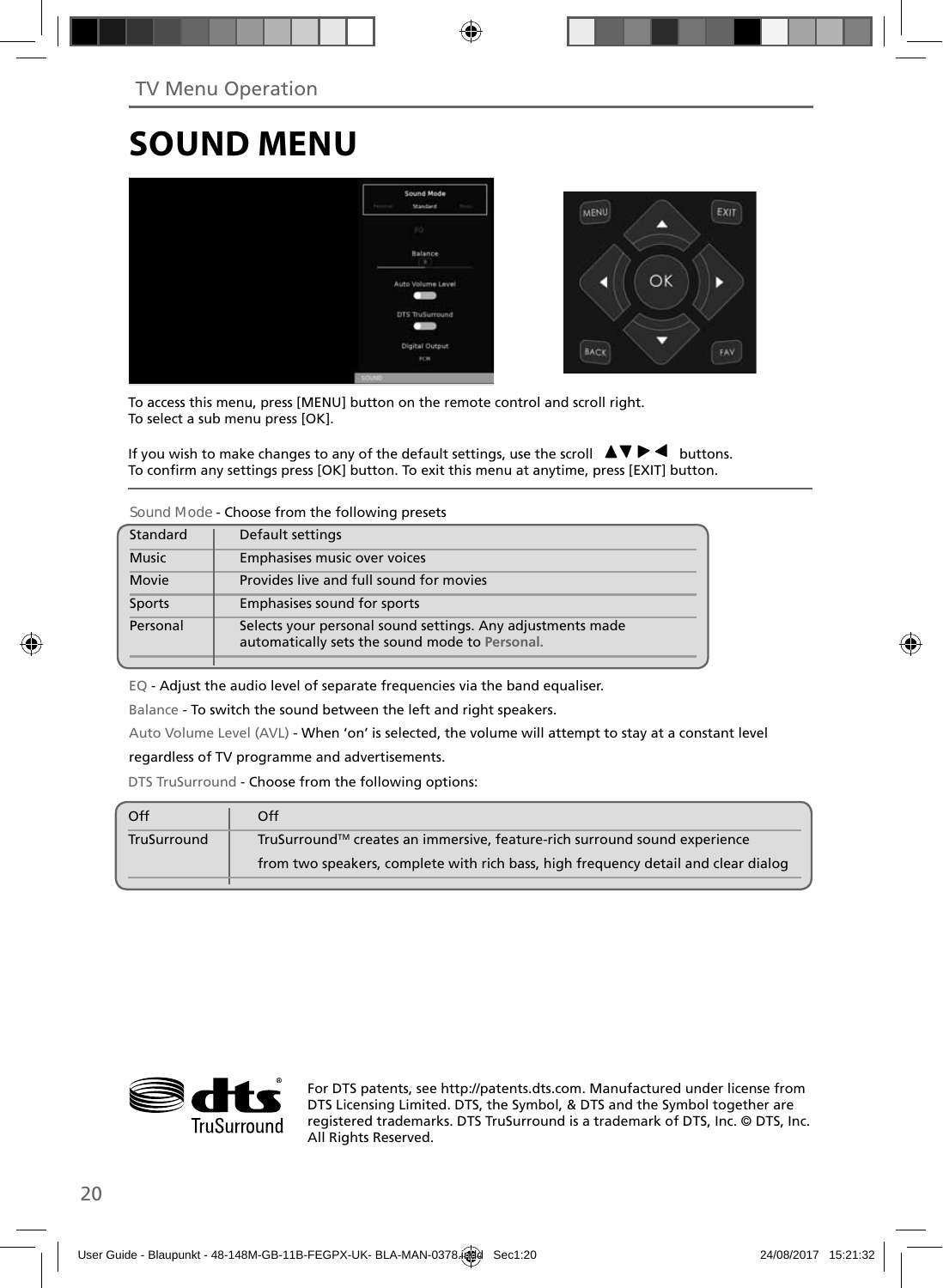# **SOUND MENU**



To access this menu, press [MENU] button on the remote control and scroll right. To select a sub menu press [OK].

If you wish to make changes to any of the default settings, use the scroll  $\blacktriangle \blacktriangledown \blacktriangleright \blacktriangleleft$  buttons. To confirm any settings press [OK] button. To exit this menu at anytime, press [EXIT] button.

Digital Output - This is the digital optical audio output. Choose from the following options:

| Off        | To turn off Digital Output                                                               |
|------------|------------------------------------------------------------------------------------------|
| Auto       | Selects the best settings automatically                                                  |
| <b>PCM</b> | Select this option if you are connecting to a Stereo Hi-fi via optical cable (Pulse-code |
|            | modulation (PCM) is a digital representation of an analogue signal)                      |

Audio Description - This allows the user to switch Audio Description ON or OFF. (Audio Description is a service available on certain programmes. It provides a description of what is happening during the selected programme for a person who is visually impaired).

AD Volume - This allows the user to increase and decrease the AD (Audio Description) volume level.

Audio Track - This allows the user to change the audio track/language

Audio Delay - Enables the user to adjust setting to sync picture and audio.

SPDIF Delay - Enables the user to adjust sound setting to sync picture and audio for external speakers connected via digital audio output.

 **Tip:** Equaliser settings can only be adjusted when the sound mode 'Personal' is selected.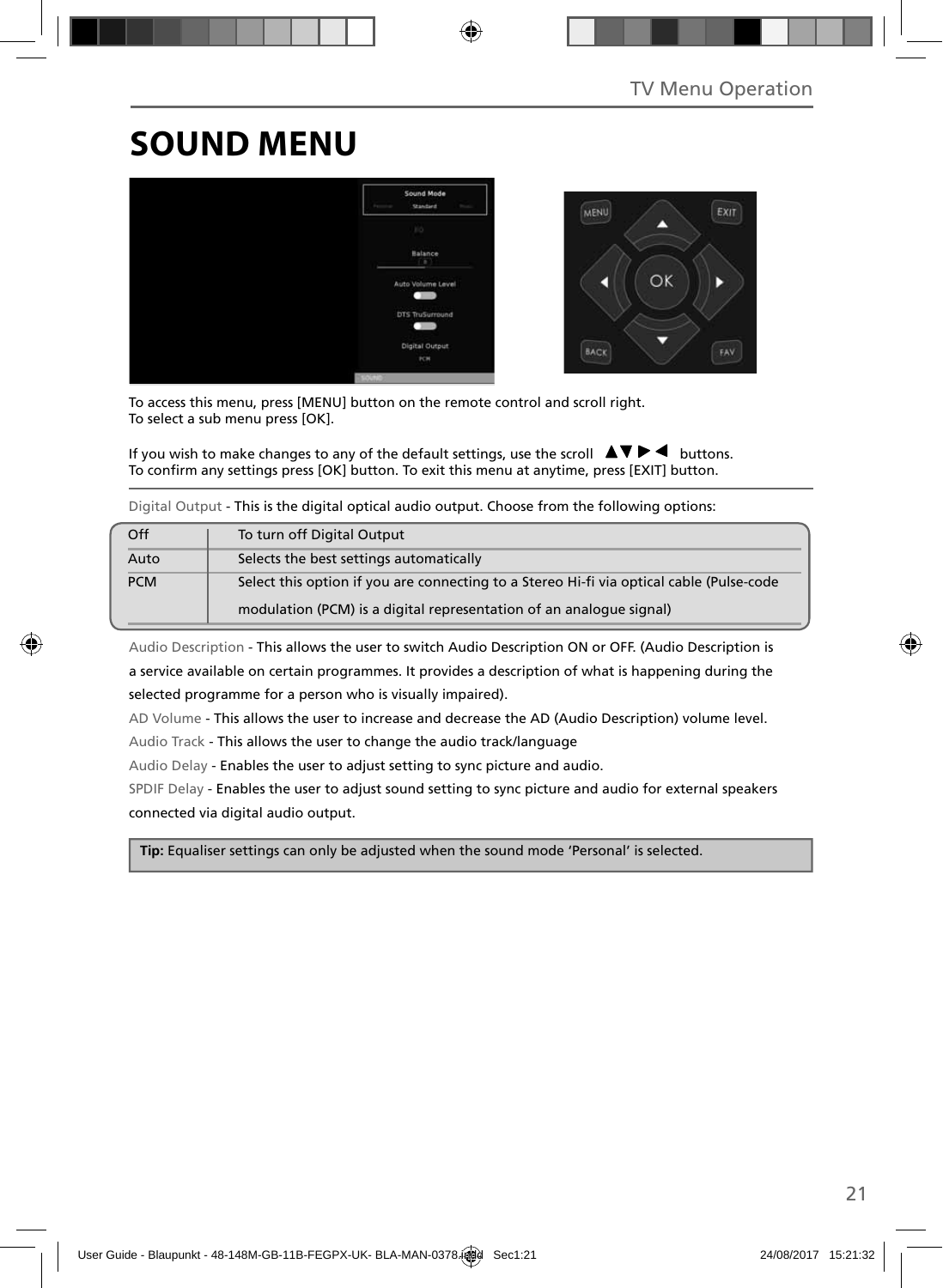## **CHANNEL MENU**



This menu is part of the 'Settings' menu, To access the 'Settings' menu, press the [MENU] button on the remote control, scroll right and select 'Settings' by pressing [OK].

If you wish to make changes to any of the default settings, use the scroll  $\Box \blacktriangledown \blacktriangleright \blacktriangleleft$  buttons. To confirm any settings press [OK] button. To exit this menu at anytime, press [EXIT] button.

Auto Tuning - Allows you to retune the television for all digital channels, digital radio stations and analogue devices.

Analogue Manual Tuning - Allows you to manually tune your analogue signal.

Freeview/Saorview Manual Tuning\* - Allows you to manually tune your digital signal.

Freeview SMART Retune - This feature allows you to scan for Freeview channels. When new channels are

found they are automatically added to your channel list without removing any channels or affecting your favourites list.

Channel Edit - Allows you to delete, move, skip and select favourite channels.



Important: To receive Freeview/Saorview channels, in particular HD channels, you will need a Digital TV aerial and be in a good Freeview/Saorview coverage area. You can check the coverage for your area at **www.freeview.co.uk** or **www.saorview.ie**

Please note that any Freeview HD channels found during tuning will be placed in channel positions above 100. For example, 101 (BBC1 HD) 102 (BBC2 HD) etc.

**\*Freeview channels are only available in the UK, Saorview channels are only available in the ROI.**

Signal Information - Allows you to view signal frequency, signal quality and signal strength.

CI Information - Pay per view services require a "smartcard" to be inserted into the TV. If you subscribe to a pay per view service the provider will issue you with a 'CAM' and a "smartcard". The CAM can then be inserted into the COMMON INTERFACE PORT (CI Card In).

Schedule List - Lists your programme reminders.

Software Update (OAD) - Switch on/off OAD (over air download) software updates.

Tip: If you do not press any buttons for 30 seconds, the menu will automatically exit. You can change the length of time before the menu exits automatically - see 'OSD Timer' in the Time Menu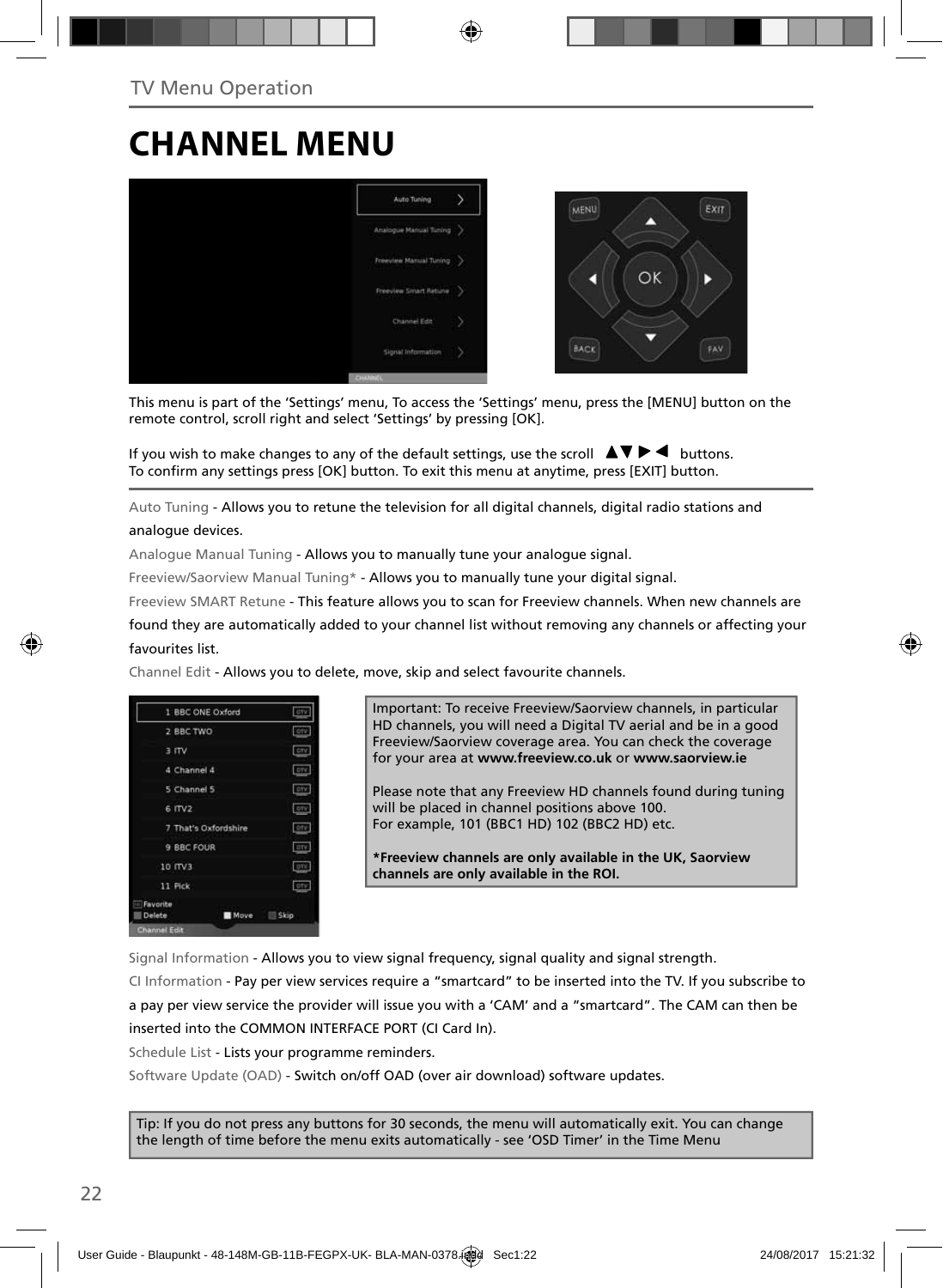## **NETWORK MENU**



This menu is part of the 'Settings' menu, To access the 'Settings' menu, press the [MENU] button on the remote control, scroll right and select 'Settings' by pressing [OK].

If you wish to make changes to any of the default settings, use the scroll  $\Box \blacktriangledown \blacktriangleright \blacktriangleleft$  buttons. To confirm any settings press [OK] button. To exit this menu at anytime, press [EXIT] button.

The Network connection enables you to update the TV software and a number of Smart TV functions.

For the network configuration to work the TV will need to be connected to your home network via an ethernet cable, with these requirements in place the TV will connect to the network automatically.

Network Configuration - Allows you to select either Cable or Wifi connection.

WIFI / IP Config - Allows you to access LAN network connection settings. Choose from the following options:

| Auto   | Will automatically connect the TV to your home network (this is the default setting |
|--------|-------------------------------------------------------------------------------------|
|        | and is highly recommended)                                                          |
| Manual | Allows you to manually change the IP, Netmask, Gateway and DNS information.         |

WIFI Config - If WIFI is selected during first time installation process.

| Wi-Fi Configuratrion | Wireless network connection settings                                           |
|----------------------|--------------------------------------------------------------------------------|
| Wi-Fi Auto Search    | Automatically searches for available wireless networks. Select the desired     |
|                      | Wi-Fi network and then enter the network password (if network is password      |
|                      | protected). Once the password is accepted, you will not be asked for it again. |

Network Info - Allows you to view Information about network settings.

Network Test - Allows you to test the network connection.

Wifi Status - Allows you to view information regarding the Wifi/Network connection.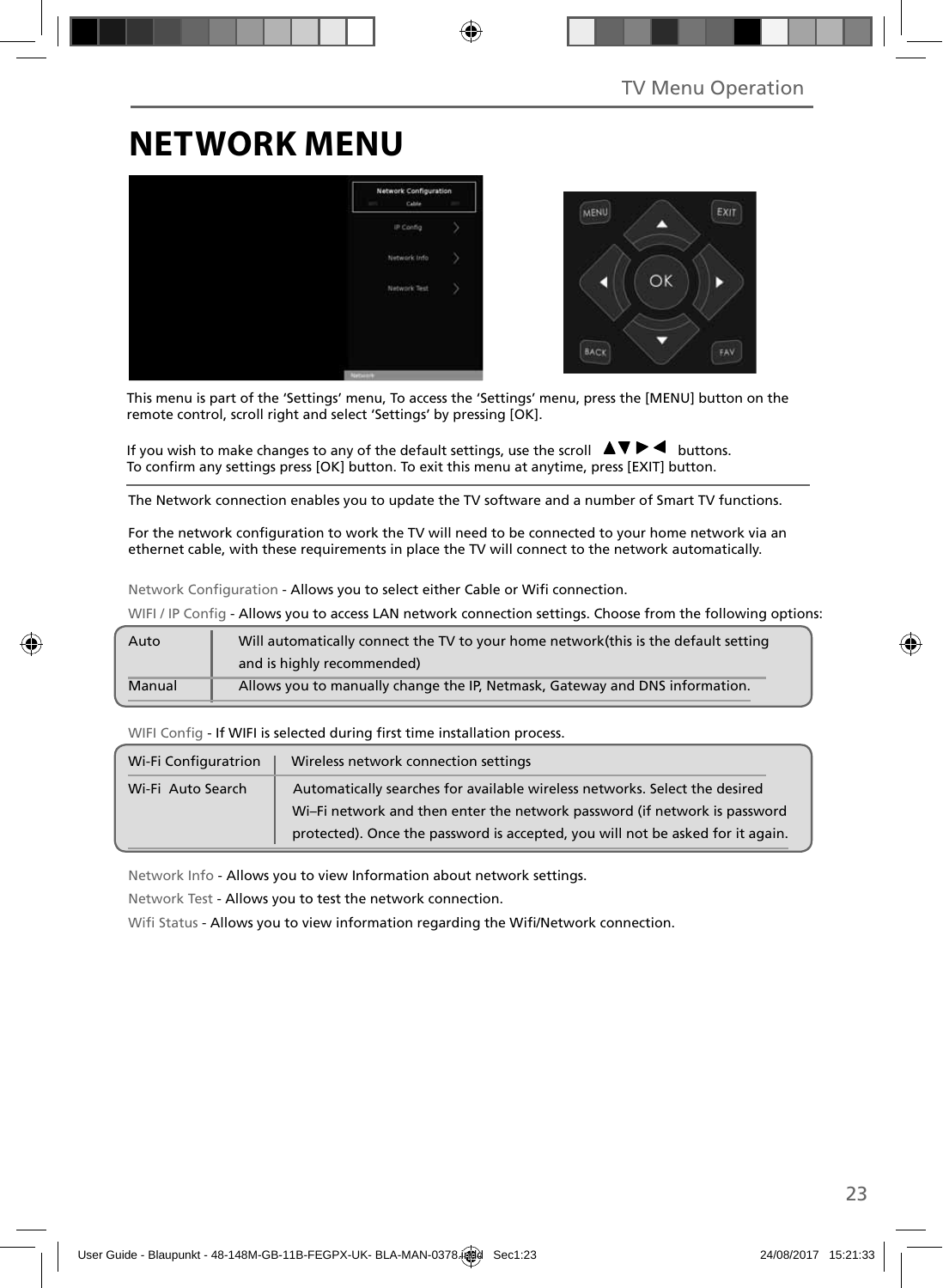## **TIME MENU**



This menu is part of the 'Settings' menu, To access the 'Settings' menu, press the [MENU] button on the remote control, scroll right and select 'Settings' by pressing [OK].

If you wish to make changes to any of the default settings, use the scroll  $\Box \blacktriangledown \blacktriangleright \blacktriangleleft$  buttons. To confirm any settings press [OK] button. To exit this menu at anytime, press [EXIT] button.

Auto Sync - Automatically sets date and time.

Clock - Shows the date and time.

Off Time - Allows you to set a specific time for your TV to turn off.

On Time - Allows you to set a specific time for your TV to turn on, the channel it will then display, the

source it will be on and also the volume. This function can then be toggled to repeat every day or a certain day.

Sleep Timer - Lets you set the sleep timer so the television automatically switches off after a set amount

of time. Off -> 10min -> 20min -> 30min -> 60min -> 90min -> 120min -> 180min -> 240min.

OSD Timer - Lets you adjust the amount of time the On Screen Menu stays on the screen

before disappearing. Off -> 5secs -> 15secs -> 30secs -> 60secs.

Auto standby - Set 'Auto Standby' to OFF, 3 hours, 4 hours or 5 hours.

Time Zone - Change your current time zone.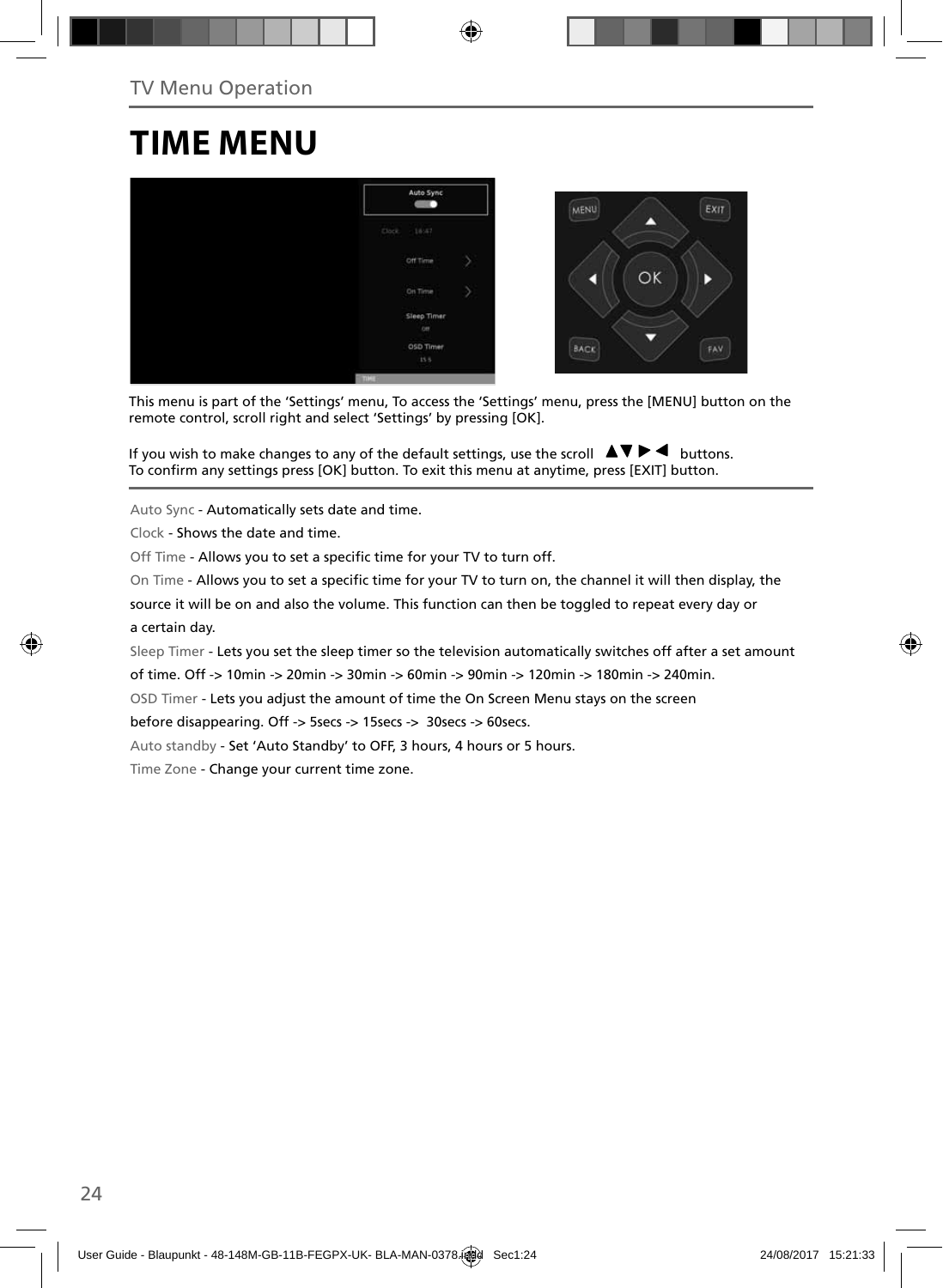## **LOCK MENU**



This menu is part of the 'Settings' menu, To access the 'Settings' menu, press the [MENU] button on the remote control, scroll right and select 'Settings' by pressing [OK].

If you wish to make changes to any of the default settings, use the scroll  $\Box \blacktriangledown \blacktriangleright \blacktriangleleft$  buttons. To confirm any settings press [OK] button. To exit this menu at anytime, press [EXIT] button.

Hotel/System Lock - Allows you to lock or unlock the menu. You will be asked to enter a 4 digit password

Use the **◄** button to quit the password input or use the **►** button to clear. Default password is 0000.

Set Password - Allows you to change the password.

Channel Lock - Allows you to lock certain channels manually.

Parental Guidance - Allows you to set the rating to block certain content based on age information.

Key Lock - Allows you to lock the buttons on the side of the TV set.

Source Lock - Allows you to lock the source menu.

Hotel Mode - Additional settings.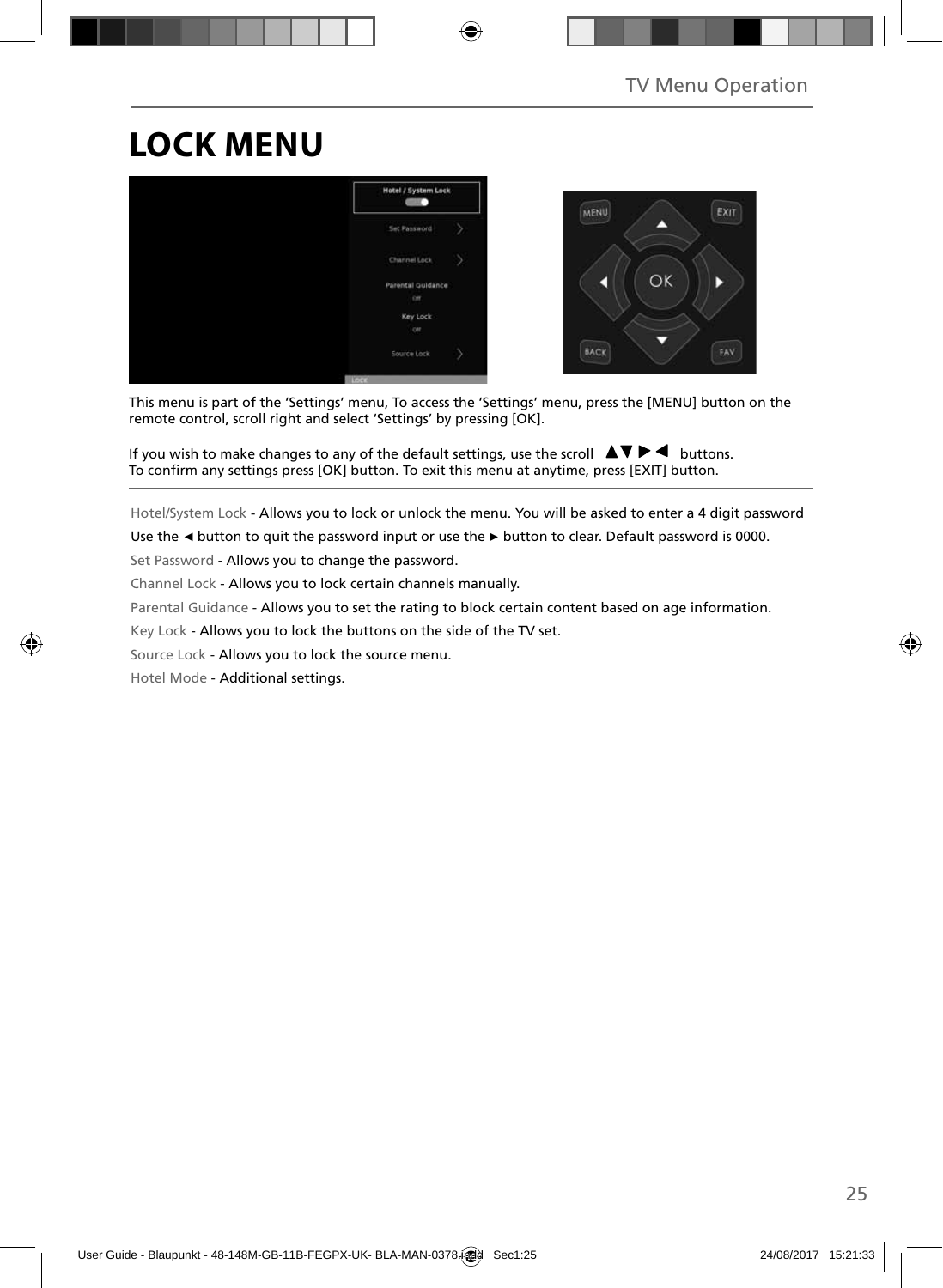## **SETUP MENU**



Language - Allows you to change the language of the menu.

Audio Language - Select your preferred primary audio language.

Audio Language 2 - Select your preferred secondary audio language.

Subtitle Language - Select your preferred primary subtitle language.

Subtitle Language 2 - Select your preferred secondary subtitle language.

Hearing Impaired - This allows the user to turn on the Hearing Impaired function, this produces subtitles on the screen which provide a description of what is happening during the selected program.

Blue Screen - Changes the background when there is no input between clear and a blue background (only available on some sources).

First Time Installation - Allows you to access the First Time Installation menu and retune the TV set. Software Update (USB) - Allows you to update your TV with the newest software using a USB memory stick. Software and instructions are available on our website.

Software Update (NET) - Allows you to update your TV with the newest software via your internet connection.

Reset TV - This resets the menus to factory settings and clears all the TV channels from the television. HDMI CEC (Consumer Electronic Control) - Allows HDMI devices to control each other and allows the user to operate multiple devices with one remote control (only available with compatible devices).

LED Status - LED Status - Allows the user to switch the LED power indicator light ON or OFF when the TV is being operated.(When this option is set to OFF the LED power indicator light will flash when the remote control is used and will flash red during the normal start up process).

Standby Scan - When the TV is put into standby mode a standby scan will be performed, during this process the TV will scan for new channel information and automatically update the channel list if any changes are found, both the visual and audio functions will be off, once the scan is complete the TV will stay in standby mode.

Version Info - Allows you to view the version/information of the software installed on the TV set.

**Note**: For further support with software updates, contact our technical support team or refer to the 'product support' section of the website. If the TV is using the newest software available it will not attempt to update the software.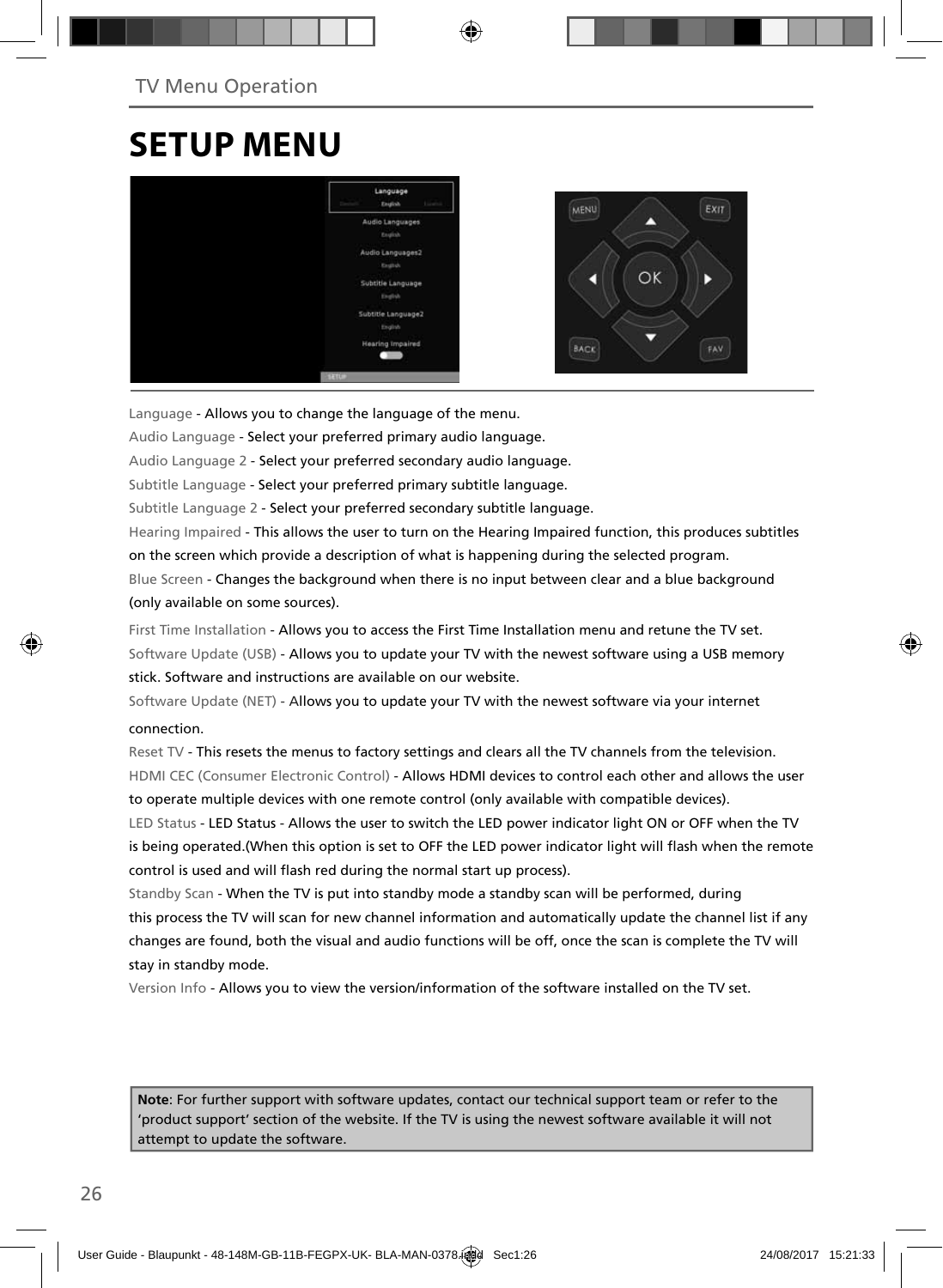## **MORE APPS MENU**



To access this menu, press [MENU] button on the remote control and scroll right. To select a sub menu press [OK].

If you wish to make changes to any of the default settings, use the scroll  $\Box \blacktriangledown \blacktriangleright \blacktriangleleft$  buttons. To confirm any settings press [OK] button. To exit this menu at anytime, press the 'MENU', 'EXIT' or 'BACK' button on the remote control.

As well as the Netflix, BBC iPlayer and YouTube apps included in the main menu, the More Apps menu, located at the bottom of the screen, allows you to access more the TV set's "SMART" features such as Web Browser, BBC Sport, BBC News etc.

### Blaupunkt Smart Portal



Blaupunkt Smart Portal is a portal to a variety of apps and multimedia which the TV acesses via the internet. To enter the Blaupunkt Smart Portal you will be prompted to enter a language and accept the terms and conditons. Once the relevant information has been entered you will be able to use a range of features such as MUZU.TV, Viewster and Dailymotion. Content is updated and managed from a central source, so look out for new features and updates.



**Note**: If you wish to reset the settings for Blaupunkt Smart Portal back to the default settings, you will need to access the Blaupunkt Smart Portal and enter the settings menu. In the settings menu scroll down and select 'reset your device', you will then be asked 'Yes' or 'No' to confirm your decision, highlight 'Yes' and press 'OK' on the remote control to complete the reset process.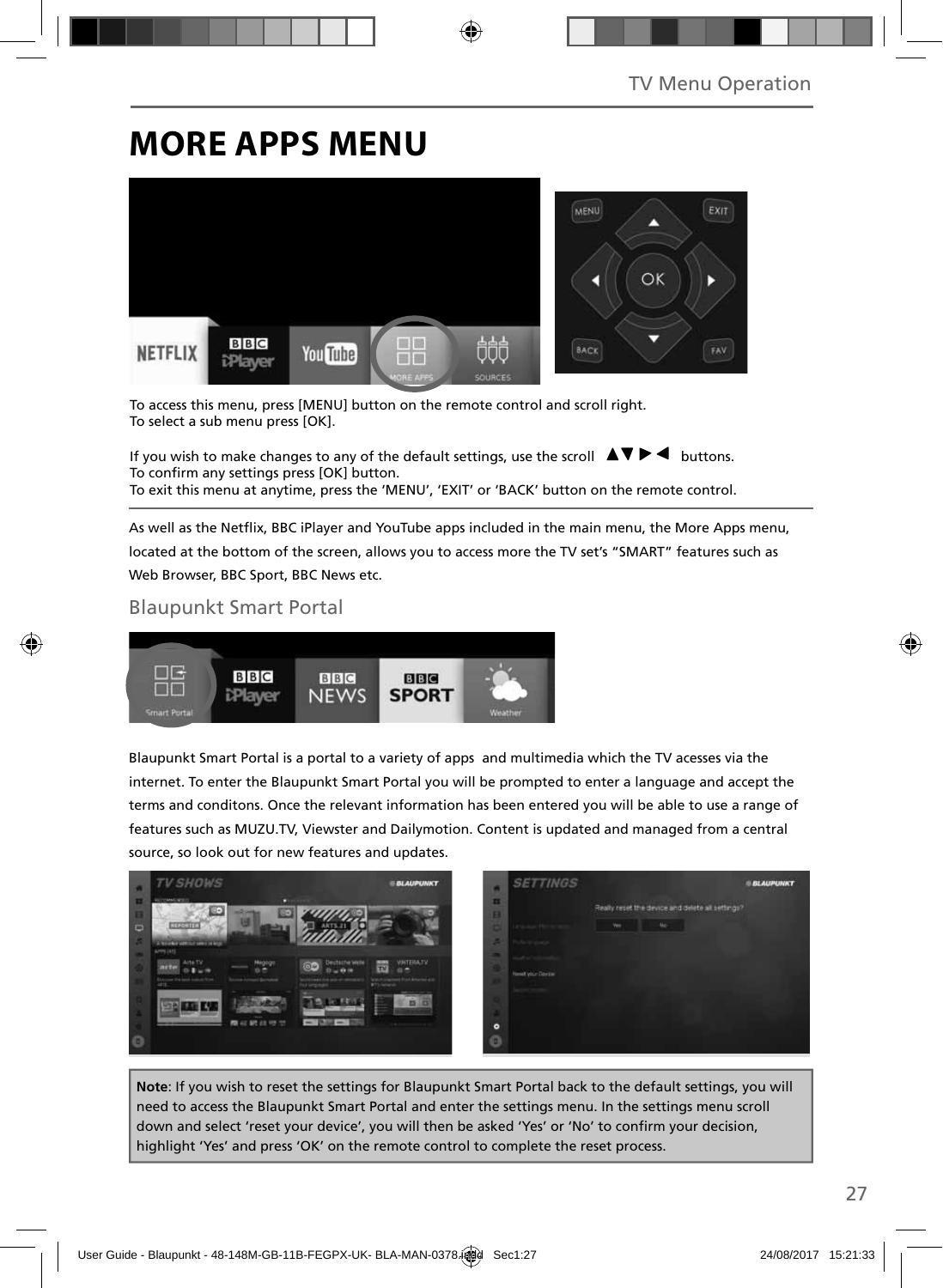## **MORE APPS MENU**

### Applications



BBC iPlayer - Catch up on your favourite BBC TV programmes and view exclusive content. BBC News - Access the BBC News app for up-to-the-minute and breaking news reports. BBC Sport - The BBC Sport app offers the latest sports news, live action, scores and highlights. Weather - keep track of the weather by using the weather forecasting app, AccuWeather. Web Browser - Application for accessing websites via the internet. Use the following buttons for navigation in the browser:

| $CH+$                | Scroll page up             |
|----------------------|----------------------------|
| CH-                  | Scroll page down           |
| <b>Red Button</b>    | Show/hide browser menu bar |
| <b>Yellow Button</b> | Zoom in                    |
| <b>Blue Button</b>   | Zoom out                   |

Note: The Netflix and YouTube apps are included within the main menu for quicker access, they are not included in the "More Apps"menu.

# **MEDIA MENU**

Miracast (screen mirroring)



The Miracast (screen mirroring) feature allows you to connect to a compatible external device such as a tablet and/or smartphone. Once connected, your device will mirror all its content on to the TV, this allows you to view photos, emails and allows almost unlimited applications including many video on demand and subscription based services, for example Blinkbox, Netflix and Amazon, to be played on your smartphone or tablet and at the same time wirelessly 'streamed' and viewed on the TV.

Many Android and Windows devices include 'Screen Mirroring' as standard. Apple devices do not currently allow it, however, it is possible to 'mirror' from your Apple smart phone or IPad etc. when used with an Apple TV box (available separately).

**Note**: If your smartphone or tablet does not include 'Mirroring', it may be possible to connect a suitable cable from your device directly to one of the HDMI inputs on the rear of the TV (for example, if your device supports video output and has a Micro USB socket, you can purchase a Micro USB to HDMI cable from your retailer).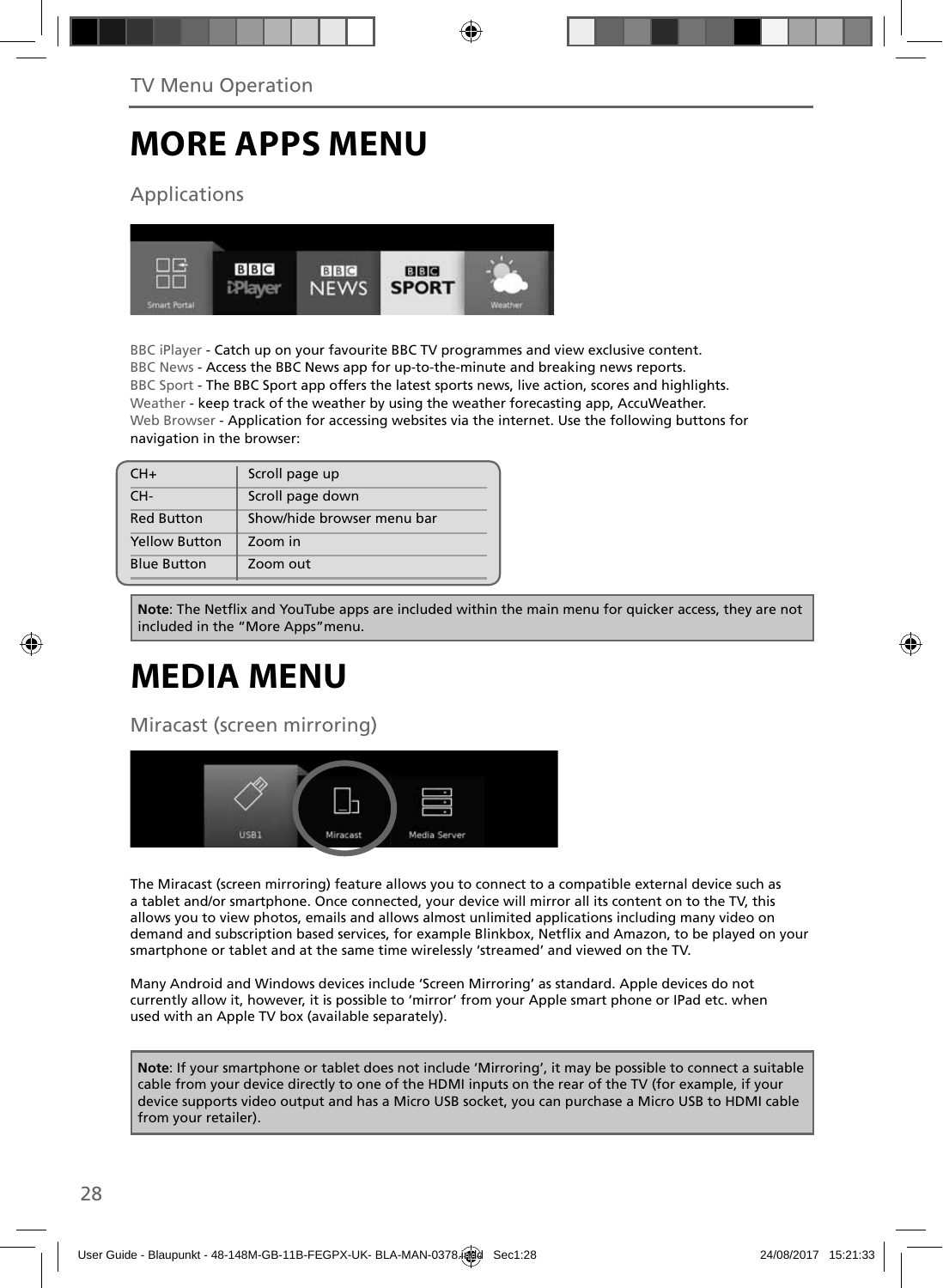## **MEDIA MENU**

### USB mode and media server



The USB media and the media server offer the playback of various different types of content that is either saved on your USB memory stick or external media server. (USB mode allows you to view/playback files from an external USB device and Media Server connects to your home network and can view/playback files from your laptop, PC, tablets and smart phones).

When accessing the USB media or media server features the below menu screen will appear. The content will be divided into Photo, Music, Movie and All.



1) You can navigate through the menus using the scroll  $\Delta \nabla \triangleright$   $\blacktriangle$  buttons on the remote control, to confirm the item you wish to play/view press the [OK] button.



3) You can now access the item. Press OK to view. 4) Whilst viewing your media, you can control



2) USB - Select the USB drive (If your drive only has 1 partition you will only see 1 item) Media server - Select the external device that you would like to access.



the item by using the remote control buttons (below) or by pressing (Info) to access the on-screen playback menu, you can now make your selection by using the  $\triangle \blacktriangledown \blacktriangleright \blacktriangleleft$  and (OK) buttons on the remote control.



Tip: If you experience a playback issue, please ensure the files being used are the correct format (example - the picture plays but no sound) See technical specification page for compatible file types

Note: USB extension cables are not recommended as they can cause a reduction in picture/audio quality and stoppages during play back of USB content.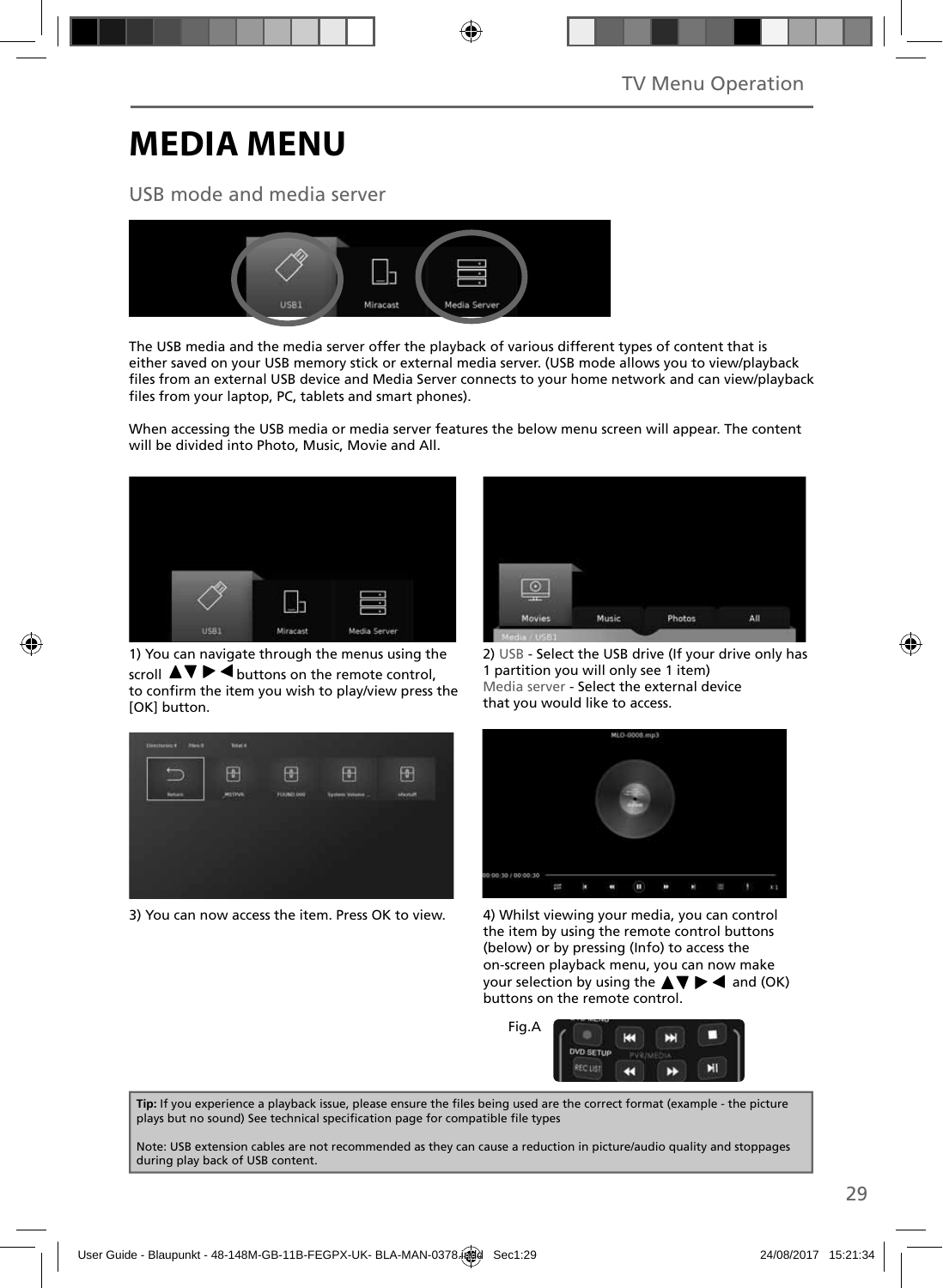# **USB RECORD - FREEVIEW/SOARVIEW MODE**

USB RECORD – FREEVIEW/SAORVIEW MODE - FOR MODELS WITH THE PVR FUNCTION ONLY Built into this television is a USB record facility. This function is available in Freeview/Soarview mode when used in conjunction with a compatible USB memory stick or USB hard drive. The benefits of this are as follows:

- Pause live TV and then playback, fast forward and rewind (up to live TV)
- One button record, if you decide you want to record the current programme
- Easy programmable recording from the 7 day TV Guide

Due to the nature of the product, it is necessary to use a high speed USB memory stick (as the TV reads from and writes to the memory stick at the same time, some memory sticks may not be suitable).

You can purchase high speed memory sticks from some computer stores, alternatively, we have a selection of tested and compatible memory sticks available to purchase directly from the helpline/web site.

Recommended Minimum Specification - USB Memory Stick

| <b>Read Speed</b>  | 20 Mb/s (MegaBit Per Second) |  |
|--------------------|------------------------------|--|
| <b>Write Speed</b> | 6 Mb/s (MegaBit Per Second)  |  |

**If you wish to use a USB portable hard drive larger than 32GB, please refer to the FAQ section at the rear of this user guide.**

### Pause Live TV (Time Shift)

Pausing Live TV is very simple.



 $\left(\mathbf{H}\right)$  - Press the play/pause button and the television will pause and the live content will be recorded. To resume watching press play/pause again.

 $\bullet$  - Press fast forward to go forward in a recording (i.e. to skip adverts).

 $\bigcirc$  - Press fast rewind to go back in a recording (i.e. if you fast forwarded too far).

Tip: When you switch the TV to standby or change channel the Time Shift memory is wiped. To restart time shift you must press play/pause button.

### One Button Record

At any point in time you may decide to record the current programme that you are watching. To do this you need to press the red button highlighted below.



### Playback files from Record list

To playback recorded files you will be required to have the TV set to the Freeview/Saorview source mode. Once set to the correct source, access the recorded list by pressing the REC LIST (Recorded List) button on the remote control, the recorded list should now appear on the screen, press OK on the chosen file to start.



Tip: This television contains one TV tuner, therefore it can only record the channel you are watching or record one channel while the television is in standby mode.

Note: USB record function is only available in Digital/Freeview TV mode. Due to copyright laws and illegal copying/recording it is not possible to record to/from any other input/output source.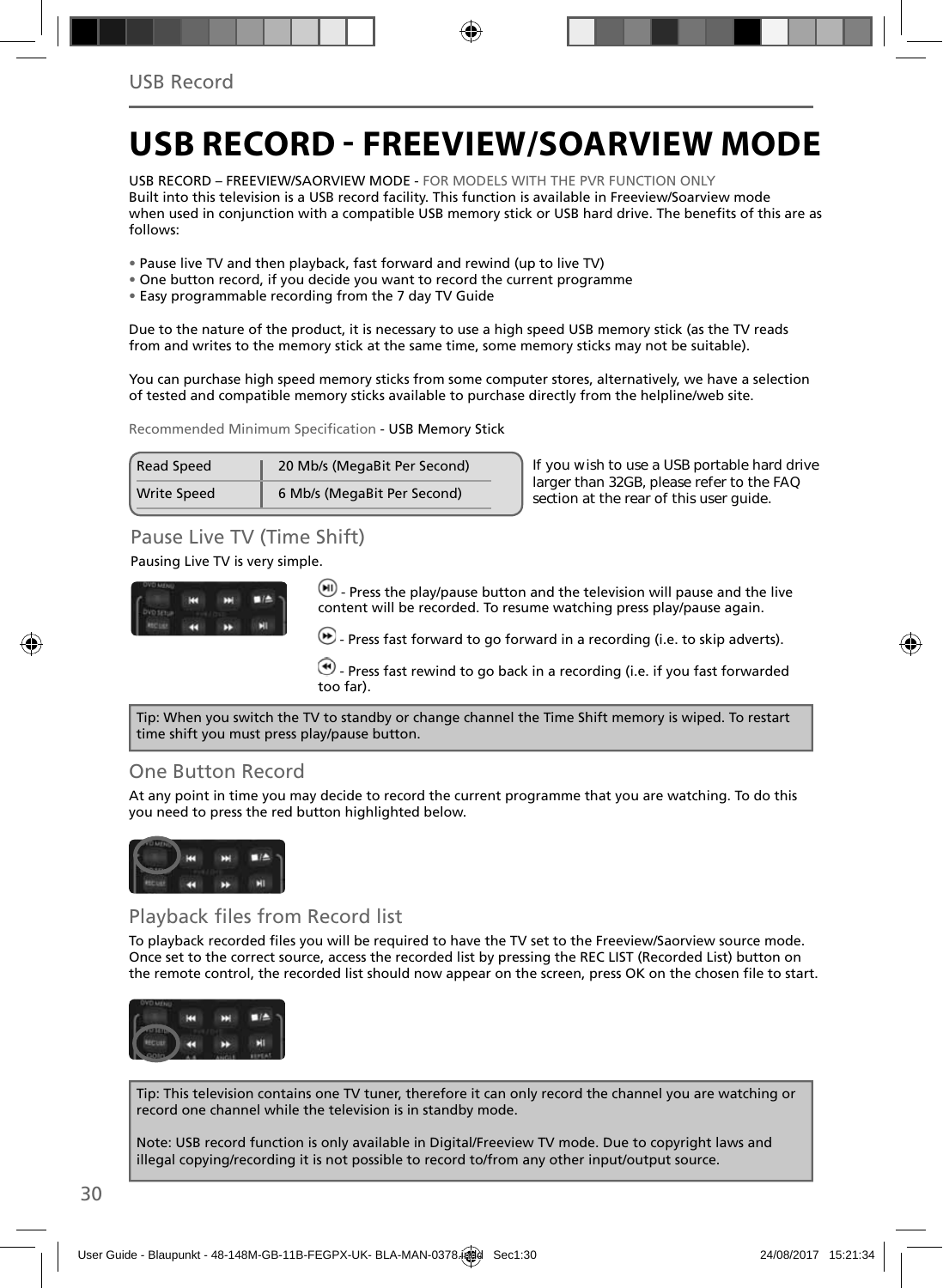### **USING YOUR TV WITH A SKY DIGITAL SET TOP BOX**

#### **Option 1) Connecting your TV to your Sky box (when both the TV and Sky Box are located in the same room)**

Depending on your Sky Box & TV model, connect either by SCART or HDMI cables (available separately) .

If connecting by SCART, select the 'Input source' on the TV as SCART. If your TV does not have SCART, please refer to 'Connections' pages in this user guide for alternative ways to connect.

If connecting by HDMI, select the 'Input source' on the TV as HDMI (if the TV has more than 1 HDMI port, ensure you select the input source to match the HDMI numbered port on the rear of the TV).

If you wish to use your Sky remote to operate the TV's functions, you will need a Sky remote control (Revision 9 or later) and you will need to program a 4 digit code into it. See bottom of this page.

#### **Option 2) Connecting your TV to your Sky box (when your Sky box is located in a different room to the TV)**

Please note, if you are adding a 'Magic Eye/TV Link' to your system so that you can use your Sky remote control to change the Sky channel in the room where the 2nd TV is located, please refer to the instructions included with the TV link/magic eye in order to ensure the RF or RF2 output on your Sky box is powered on. (The red LED light on the TV link/magic eye will light up if the RF / RF2 output is correctly set



up) If you do not have the instructions that came with the TV link/magic eye, instructions on how to do it can be found on our web site.

1) To tune the TV to the Sky box, on the 2nd TV, select the 'Analogue' input source.

2) Select the channel that you wish to store the Sky box/channel on. (If you do not use channels 1-5 because you no longer have analogue terrestrial channels after digital switchover, you may choose to select channel 1 to store the Sky box/channel, if you still have and use analogue channels 1-5, you may for example decide that channel 6 is the best option for you)

3) Press the corresponding number on the remote control to select the desired analogue channel chosen as per point 2 above.

4) On the TV remote control, press Menu. Now navigate through the menus to select Manual Tuning or Analogue Manual tuning (refer to the Tuning/Channel menu section of this user guide if necessary)

5) Manually tune in the channel (usually, the Sky box is at a frequency between 800Mhz and 850Mhz) once the Sky box/channel is found, press 'OK' to store it.

If you wish to use your Sky remote to operate the TV's functions, you will need a Sky remote control (Revision 9 or later) and you will need to programme a 4 digit code into it. See below.

**Using a Sky remote or a universal remote to operate your TV** 

**Sky remote control** - If you wish to use your Sky remote to operate the basic functions of your TV, you need to program a 4 digit code into it. Please note - you will need a Sky Revision 9 remote control (or later). **The code required for this television is 2134.** If you wish to upgrade/replace your existing Sky remote control to the latest version, you can do so on our website.

**Universal remote control** - If you wish to use a Universal remote control to operate your TV, please refer to the website for a full list of codes. (Please note we only have codes for One for All branded remote controls, if you have an alternative brand of Universal remote, please refer to the manufacturer for the code.)

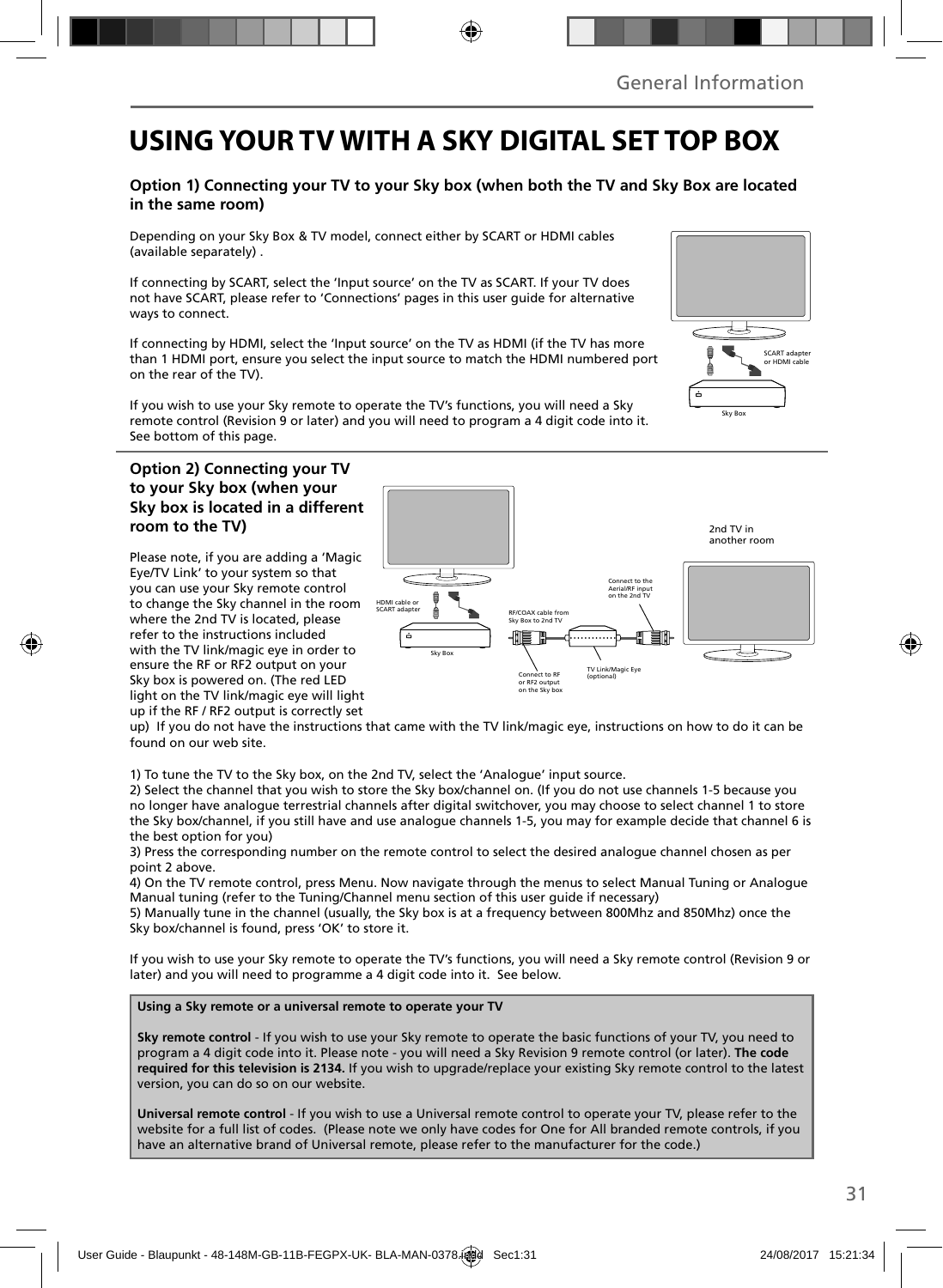## **FREQUENTLY ASKED QUESTIONS**

| General                    | I would like to have louder<br>sound by connecting additional<br>speakers. For TV models with<br>digital optical audio output.       | Option1) Use the 3.5mm headphone output and a 3.5mm to phono cable<br>(available separately) to connect to an amplifier/surround sound system. Please<br>note this will deactivate the TV's built in speakers.<br>Option 2) Connect a digital optical audio cable from the TV's digital optical audio<br>output to your amplifier/surround systems digital optical audio input.                                                                                                                                                                                                                                                     |
|----------------------------|--------------------------------------------------------------------------------------------------------------------------------------|-------------------------------------------------------------------------------------------------------------------------------------------------------------------------------------------------------------------------------------------------------------------------------------------------------------------------------------------------------------------------------------------------------------------------------------------------------------------------------------------------------------------------------------------------------------------------------------------------------------------------------------|
| General                    | Why are some options in the menu<br>unavailable and greyed out.                                                                      | Some options are only available in certain sources, i.e. HDMI. They are<br>unavailable in the other sources where they have no affect.                                                                                                                                                                                                                                                                                                                                                                                                                                                                                              |
| General                    | Can I stop my TV automatically<br>turning off after 4hrs?                                                                            | Yes, in the 'Time' menu settings, scroll down to Auto standby and select OFF.                                                                                                                                                                                                                                                                                                                                                                                                                                                                                                                                                       |
| General                    | Why does the led flash when I turn<br>on my TV?                                                                                      | The LED will flash during the TV's boot up process. Once the TV is fully operational the LED<br>light will stop flashing, indicating that the TV is fully functional and ready to use.                                                                                                                                                                                                                                                                                                                                                                                                                                              |
| TV                         | I have tuned in Digital TV but I<br>am not receiving any or all of the<br>channels and/or the channels I<br>receive are breaking up. | 1) Check you are in an area that can receive Freeview/Saorview, visit www.freeview.co.uk or<br>www.saorview.ie<br>2) Check you are using an aerial that is able to receive a good digital signal. In most cases,<br>you will need an outdoor digital hi-gain/wideband aerial. In areas that have excellent<br>digital coverage, you may be able to use a loft type aerial but it is highly likely that you will<br>also need to connect a booster between the back of the TV and the TV aerial wall socket.<br>Unfortunately, to receive a good enough digital signal, it is not possible to use a portable/<br>indoor type aerial. |
| <b>TV</b>                  | I have re-tuned my television but<br>when I switch it off it is not storing<br>the channels.                                         | If the TV does not save the channels when you power it off, it's likely the channel database<br>has become corrupt.<br>1) Turn off the TV.<br>2) Remove the RF/Aerial cable from the rear of the TV and then turn the TV back on again.<br>3) Using the remote control, press Menu followed by 8-8-8-8 to enter the initial setup/first<br>time installation menu.<br>4) Press OK (let the TV run the full tuning process).<br>5) Once completed, turn off the TV, reconnect the RF/Aerial cable then turn the TV back on<br>again.<br>6) Repeat steps 3 & 4.                                                                       |
| <b>VCR/DVD</b><br>Recorder | I have connected the TV to my VCR<br>or DVD Recorder via SCART but it is<br>not recording.                                           | In addition to connecting via SCART, you should connect the aerial cable from the wall<br>socket to your VCR/DVD Recorder and another aerial cable from the VCR/DVD Recorder to<br>the TV.                                                                                                                                                                                                                                                                                                                                                                                                                                          |
| <b>Game Consoles</b>       | I have connected my Playstation/<br>Xbox to the TV via HDMI, but I am<br>not receiving any pictures or sound<br>on my TV             | 1) Ensure the TVs' source is set to HDMI.<br>2) Check your settings on your Playstation/Xbox are as per the Playstation/Xbox<br>instruction manual.                                                                                                                                                                                                                                                                                                                                                                                                                                                                                 |
| <b>Game Consoles</b>       | I have connected my Playstation/<br>Xbox to the TV via Component<br>cables (red, green & blue) but I am<br>not receiving any sound.  | Component cables only provide HD pictures. For the sound you will need to connect the<br>red & white audio cables on the Playstation/Xbox to the red & white phono inputs (or mini<br>AV input where fitted) on the rear of the TV. Please refer to the 'Connections' pages.                                                                                                                                                                                                                                                                                                                                                        |
| System Lock                | I have changed the password<br>on the television and now<br>forgotten it.                                                            | There is a master password of 4711, to gain access to the TV menu and reset the<br>normal password.                                                                                                                                                                                                                                                                                                                                                                                                                                                                                                                                 |
| USB Mode                   | I have inserted a USB Memory Key,<br>but the TV does not recognise it.                                                               | Ensure the USB Memory Key is formatted to type FAT32.                                                                                                                                                                                                                                                                                                                                                                                                                                                                                                                                                                               |
| USB Mode                   | Using a USB portable hard drive /<br>larger than 32GB.                                                                               | If you wish to use a portable hard drive larger than 32GB, please note that it must be<br>formatted to the FAT32 file system in order to operate on this TV. Windows XP/Vista<br>computers are only capable of formatting up to 32GB, therefore, you will need a software<br>programme/utility to format larger hard drives.<br>Please refer to the website, www.umc-uk.co.uk, for more information.                                                                                                                                                                                                                                |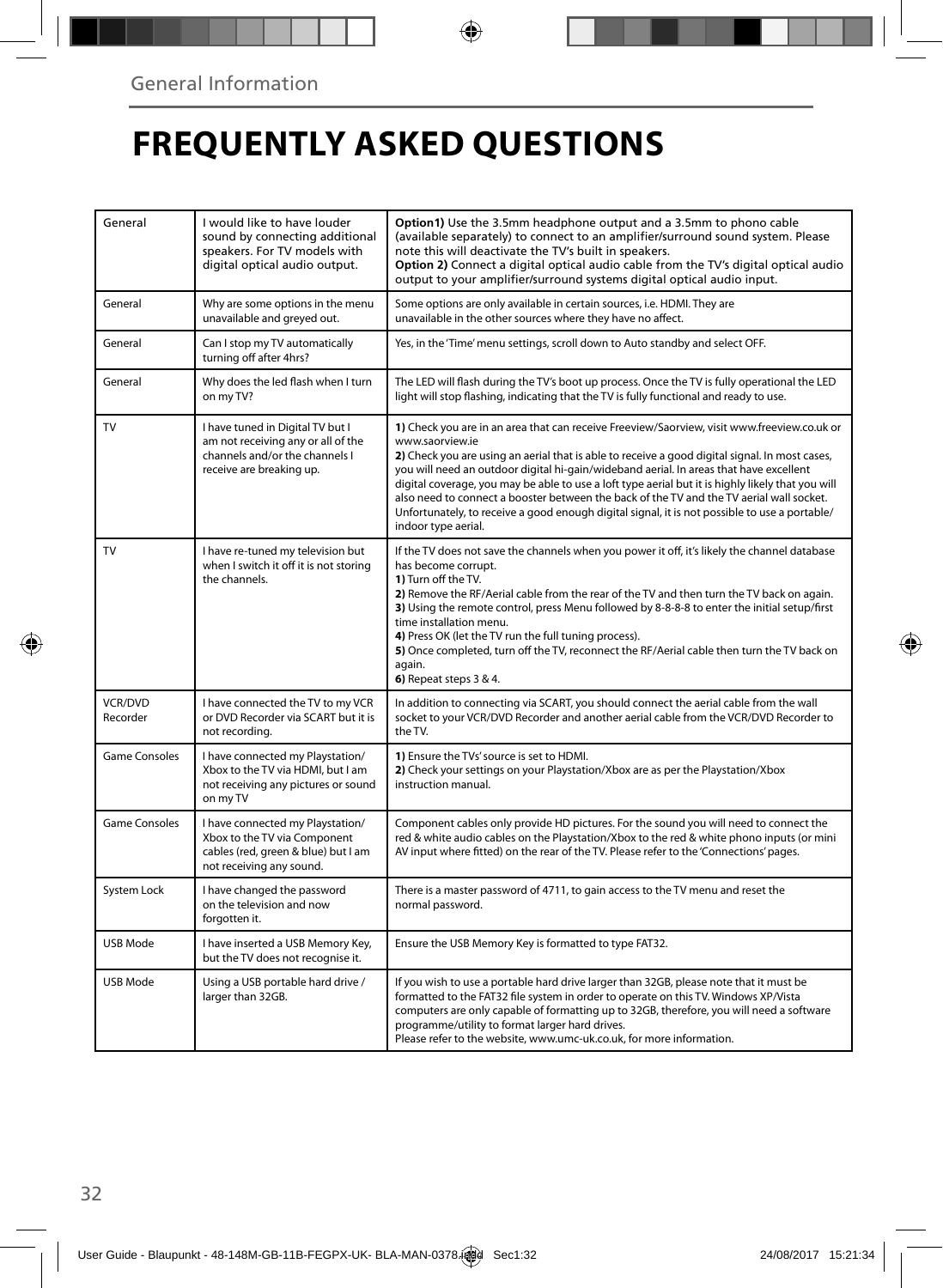# **FREQUENTLY ASKED QUESTIONS**

| Freeview HD | I cannot access all Freeview<br>channels.                                  | Some data channels for Freeview can only be obtained when the TV's ethernet port is<br>connected to your router.                                                                                                                                                                                                                                                                                                                                                                                                                                                                                                                                                                                                                                                                                |  |
|-------------|----------------------------------------------------------------------------|-------------------------------------------------------------------------------------------------------------------------------------------------------------------------------------------------------------------------------------------------------------------------------------------------------------------------------------------------------------------------------------------------------------------------------------------------------------------------------------------------------------------------------------------------------------------------------------------------------------------------------------------------------------------------------------------------------------------------------------------------------------------------------------------------|--|
| Freeview HD | I cannot find the Freeview HD<br>channels.                                 | Freeview HD channels found during tuning will be placed in channel positions above 100.<br>For example, 101 (BBC1 HD), 102 (BBC2 HD) etc.                                                                                                                                                                                                                                                                                                                                                                                                                                                                                                                                                                                                                                                       |  |
| Smart       | I cannot access Smart apps on my<br>Smart TV.                              | Check your TV is connected to the internet and there is suitable signal strength.<br>You can carry out a Network Test as follows:<br>1) Press Menu on the remote control.<br>2) Select 'Network' Menu then 'Network Test'.<br>3) This will show the status of the internet connection.<br>If you have no internet connection you must re-connect your TV as follows:<br>1) Press Menu on the remote control.<br>2) Select 'Network' Menu then 'Wi-fi config'.<br>3) Then 'Wifi Auto Search'.<br>4) The TV will then automatically search for Networks.<br>5) Select the desired network then enter the Network password.<br>6) The TV will then connect.<br>Note: An icon will appear in the top right hand side of the Application page to show you if<br>the TV is connected to the internet. |  |
| Smart       | I cannot access content through the<br>Media Server settings               | Check your TV is connected to your local network and there is suitable signal strength.<br>Check the server devices you are trying to connect with are also on the Network and are set<br>to share content.                                                                                                                                                                                                                                                                                                                                                                                                                                                                                                                                                                                     |  |
| Smart       | I cannot access content through the<br><b>Wireless Connection settings</b> | Ensure the device you are trying to mirror onto the TV is correctly paired with the TV.<br>Check the settings on the device, move your device closer to the TV set, check the user<br>quide of the device to ensure it is compatible with this function.                                                                                                                                                                                                                                                                                                                                                                                                                                                                                                                                        |  |
| Smart       | While using Media Server, access is<br>not possible or connection is slow  | If the folder you are attempting to view contains a large amount of files, it may take a little<br>while to load, this is normal, content may be blocked on the host PC. Reconfigure the host<br>PC to allow external access.<br>Note: Host may not be connected to your network.                                                                                                                                                                                                                                                                                                                                                                                                                                                                                                               |  |
| Smart       | I cannot access Facebook or Twitter                                        | Ensure that you have an active account and that your network is not blocking access to<br>these sites.                                                                                                                                                                                                                                                                                                                                                                                                                                                                                                                                                                                                                                                                                          |  |
| Smart       | The YouTube app does not work<br>and/or is erratic                         | The Youtube app requires the TV to be set with the correct date and time, please see<br>the 'Time Menu' page for further instructions. Ensure your network is not blocking access<br>to YouTube and the speed of your internet connection is fast enough for viewing<br>YouTube content.                                                                                                                                                                                                                                                                                                                                                                                                                                                                                                        |  |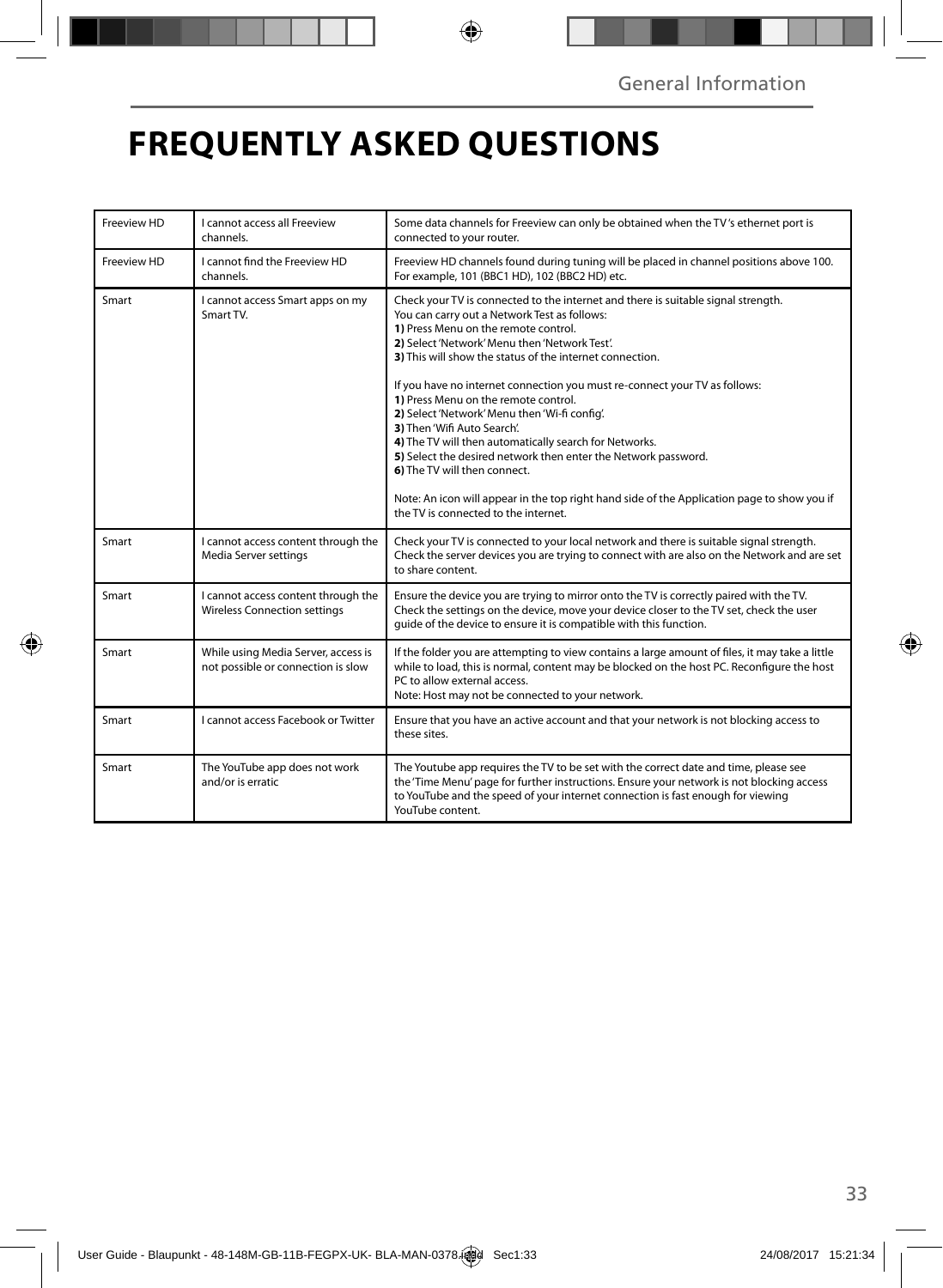## **TECHNICAL SPECIFICATION**

### **Product fiche**

| <b>Trademark</b>                                                                          | <b>Blaupunkt</b>        |  |  |
|-------------------------------------------------------------------------------------------|-------------------------|--|--|
| <b>Model ID</b>                                                                           | 48/148M-GB-11B-FEGPX-UK |  |  |
| Energy efficiency class                                                                   | $A+$                    |  |  |
| Visible screen size (diagonal)                                                            | 121 cm / 48 inches      |  |  |
| On-mode power consumption                                                                 | 66.0W                   |  |  |
| Annual energy consumption *1                                                              | 96 kWh                  |  |  |
| Standby power consumption *2                                                              | < 0.50 W                |  |  |
| Off mode power consumption                                                                | 0                       |  |  |
| Screen resolution                                                                         | 1920 (H) x 1080 (V)     |  |  |
| *1: Energy consumption XYZ kWh per year, based on the power consumption of the television |                         |  |  |

\*1: Energy consumption XYZ kWh per year, based on the power consumption of the television operating 4 hours per day for 365 days. The actual energy consumption will depend on how the television is used.

\*2: When the TV is turned off with the remote control/standby button and no function is active.

### **Additional technical information**

| <b>RF</b>                        | 75 ohm Antenna / Analog / DVB                                                                                                                                                                                  |
|----------------------------------|----------------------------------------------------------------------------------------------------------------------------------------------------------------------------------------------------------------|
| Inputs                           | 3 x HDMI, 2 x USB, 1 x SCART, 1 x RJ45 LAN/Ethernet<br>1 x Mini Component/YPbPr IN, 1 x Mini AV IN - Composite<br>Video/CVBS and L/R Audio shared for Composite Video<br>and Component/YPbPr, 1x SD Card input |
| Sound Outputs                    | 1 x Digital Optical Audio output, 1 x 3.5mm Headphone                                                                                                                                                          |
| Speaker* / Amplifier Watts (RMS) | $2 \times 10 / 2 \times 8$                                                                                                                                                                                     |
| Voltage and power consumption    | 220-240V 50Hz<br>66/95/110W<br>(ecomode/standard/max)                                                                                                                                                          |
| Dimensions including stand (mm)  | 1098 W x 702 H x 257 D                                                                                                                                                                                         |
| Net weight (Kgs)                 | 11.6                                                                                                                                                                                                           |
| <b>Wall Mounting</b>             | VESA 200 x 200 (mm)                                                                                                                                                                                            |

\* JBL speakers (full range and tweeter)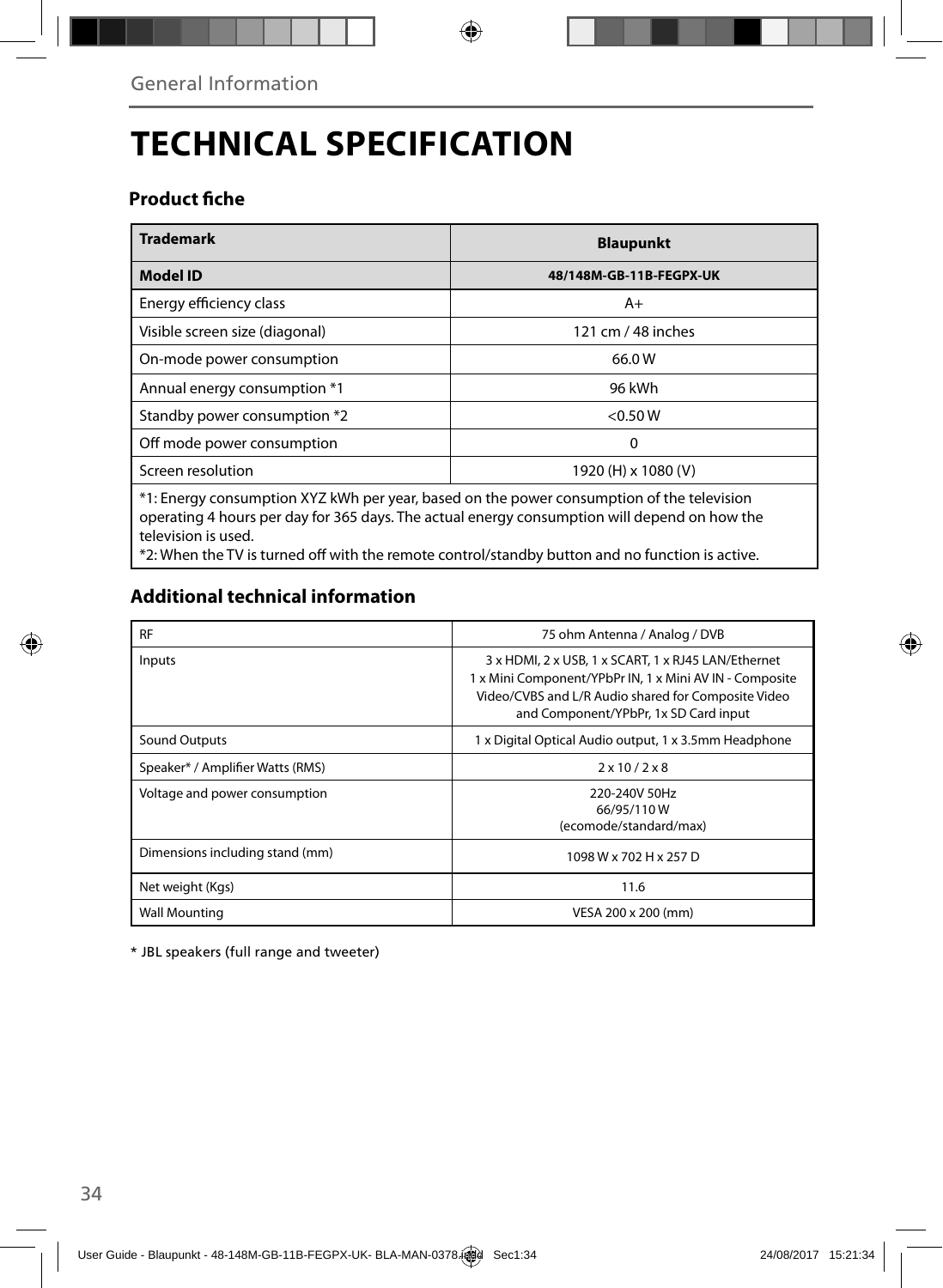## **TECHNICAL SPECIFICATION**

### **Compatible file types for USB and DLNA**

| Media                              | Codec                 | <b>Resolution</b>                     |                                                           | <b>Bit Rate</b>         | <b>File Extension</b>                                                                       |
|------------------------------------|-----------------------|---------------------------------------|-----------------------------------------------------------|-------------------------|---------------------------------------------------------------------------------------------|
|                                    |                       |                                       |                                                           |                         | .DAT, .VOB, .MPG, .MPEG,.ts, .trp, .tp, .mp4, .mov,                                         |
|                                    | MPEG1/2               | 1080P@60fps                           |                                                           | 40Mbps                  | .3gpp, .3gp, .avi, .mkv, .asf                                                               |
|                                    | MPEG4                 | 1080P@60fps                           |                                                           | 40Mbps                  | .MPG, .MPEG, .mp4, .mov, .3gpp, .3gp, .avi, .mkv, .asf                                      |
|                                    | XviD                  | 1080P@60fps                           |                                                           | 40Mbps                  | .mp4, .mov, .avi, .mkv, .asf                                                                |
|                                    | Sorenson H.263        | 1080P@60fps                           |                                                           | 40Mbps                  | .flv                                                                                        |
|                                    | H.263                 | 1080P@60fps                           |                                                           | 40Mbps                  | .3gpp, .3gp                                                                                 |
| Film                               | H.264                 | 1080P@60fps                           |                                                           | 80Mbps                  | .flv, .mp4, .mov, .3gpp, .3gp, .ts, .trp, .tp, .avi, .mkv                                   |
|                                    | <b>HEVC/H.265</b>     | 2048x1088@60fps                       |                                                           | 30Mbps                  | .mp4, .mkv                                                                                  |
|                                    | <b>AVS</b>            | 1080P@60fps                           |                                                           | 40Mbps                  | ts, .trp, .tp.                                                                              |
|                                    | $AVS+$                | 1080P@60fps                           |                                                           | 50Mbps                  | .ts, .trp, .tp                                                                              |
|                                    | VC <sub>1</sub>       | 1080P@60fps                           |                                                           | 40Mbps                  | .wmv                                                                                        |
|                                    | Motion JPEG           | 640x480@30fps                         |                                                           | 10Mbps                  | .mov, .avi, .mkv                                                                            |
|                                    | VP8                   | 1080P@30fps                           |                                                           | 20Mbps                  | .mkv, .webm                                                                                 |
|                                    | VP <sub>9</sub>       | 2048x1088@60fps                       |                                                           | 30Mbps                  | .mkv, .webm                                                                                 |
| Media                              | Codec                 | Frequency                             |                                                           | <b>Bit Rate</b>         | <b>File Extension</b>                                                                       |
|                                    | MPEG1/2 Layer1,       |                                       |                                                           | Layer1 32Kbps ~ 448Kbps | .avi, .asf, .mkv, .ts, .trp, .tp, .DAT, .VOB, .MPG,                                         |
|                                    | 2, 3                  | $16$ KHz ~ $48$ KHz                   |                                                           | Layer2 8Kbps ~ 384Kbps  | .MPEG, .mp3, .wav, (Layer3 - .3gpp, .3pg, .flv,                                             |
|                                    |                       |                                       |                                                           | Layer3 8Kbps ~ 320Kbps  | .swf, .m4a)                                                                                 |
|                                    | AC <sub>3</sub>       | 32KHz, 44.1KHz,<br>48KHz              |                                                           | 32Kbps~640Kbps          | .ac3, .avi, .mkv, .3gpp, .3gp, .mp4, .mov,<br>m4a, .ts, .trp, .tp, .DAT, .VOB, .MPG, .MPEG  |
|                                    | EAC3                  | 32KHz, 44.1KHz,<br>48KHz              |                                                           | $32Kbps \sim 640Mbps$   | .ec3, .3gpp, .3gp, .mp4, .mov, m4a, .ts, .trp, .tp,<br>.DAT, .VOB, .MPG, .MPEG              |
| Music                              | HEAAC                 | $8KHz \sim 48KHz$                     |                                                           |                         | .aac, .avi, .mkv, .3gpp, .3gp, .mp4, .mov, m4a, .ts,<br>trp, .tp, .flv, .rmvb.              |
|                                    | <b>VORBIS</b>         | Up to 48KHz                           |                                                           |                         | .mkv, .webm, .3gpp, .3gp, .mp4, .mov, m4a, .ogg                                             |
|                                    | <b>LPCM</b>           | $8KHz \sim 48KHz$                     |                                                           | $64Kbps \sim 1.5Mbps$   | .avi, .mkv, .3gpp, .3pg, .mp4, .mov, .ts, .trp, .tp,<br>.DAT, .VOB, .MPG, .MPEG, .wav, .m4a |
|                                    | LBR(cook)             | 8KHz, 11.025KHz, 22.05KHz,<br>44.1KHz |                                                           | 64Kbps ~ 128Kbps        | .rm, .rmvb                                                                                  |
|                                    | <b>FLAC</b>           | 8KHz~96KHz                            |                                                           | < 1.6Mbps               | .mkv, .flac                                                                                 |
|                                    | DRA                   | $8KHz \sim 48KHz$                     |                                                           | < 512Kbps               | ts, .trp.                                                                                   |
| Media                              | <b>File Type</b>      | <b>Resolution</b>                     |                                                           |                         | <b>File Extension</b>                                                                       |
|                                    | <b>JPEG</b>           |                                       | 15360x8640, (1920x8 x 1080x8)                             | Base-line               |                                                                                             |
|                                    |                       | 1024x768                              |                                                           | Progressive             | .jpg/.jpeg                                                                                  |
|                                    | PNG                   | 9600x6400                             |                                                           | Non-interlace           |                                                                                             |
| Photo                              |                       | 1200x800                              |                                                           | Interlace               | .png                                                                                        |
|                                    | <b>BMP</b>            | 9600x6400                             |                                                           |                         | .bmp                                                                                        |
|                                    | GIF                   |                                       | 6400x4800 (800x8 x 600x8)                                 |                         | .gif                                                                                        |
|                                    | <b>File Extension</b> |                                       | Container                                                 |                         | <b>Subtitle Codec</b>                                                                       |
|                                    | mp4                   |                                       |                                                           |                         | DVD Subtitle, UTF-8 Plain Text                                                              |
| <b>Internal Subtitle</b>           |                       |                                       | MP4                                                       |                         |                                                                                             |
|                                    | mkv<br>avi            |                                       | <b>MKV</b><br>AVI(1.0, 2.0)                               |                         | ASS, SSA, UTF-8 Plain Text, VobSub, DVD Subtitle<br>XSUB, XSUB+                             |
|                                    |                       |                                       |                                                           |                         |                                                                                             |
|                                    | <b>File Extension</b> |                                       | <b>Subtitle Parser</b>                                    |                         | <b>Remark</b>                                                                               |
|                                    | .srt                  |                                       | SubRip                                                    |                         |                                                                                             |
|                                    | .ssa/ .ass            |                                       | <b>SubStation Alpha</b>                                   |                         |                                                                                             |
| <b>External</b><br><b>Subtitle</b> | .smi                  |                                       | SAMI                                                      |                         |                                                                                             |
|                                    | .sub                  |                                       | SubViewer, MicroDVD, DVDSubtitleSystem,<br>Subldx(VobSub) |                         | SubViewer 1.0 & 2.0 Only                                                                    |
|                                    | .txt                  |                                       | TMPlayer                                                  |                         |                                                                                             |